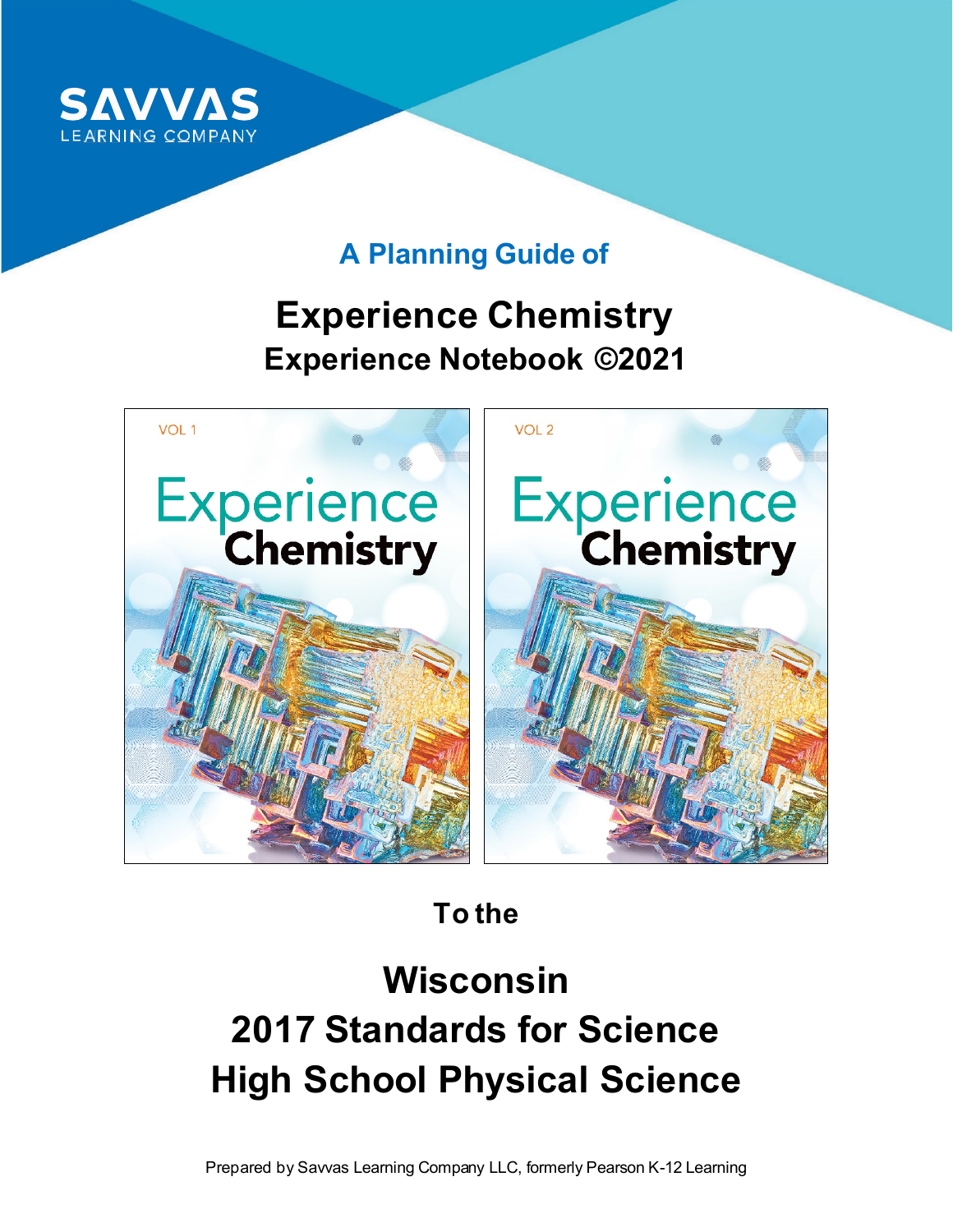#### **Introduction**

This document demonstrates how the **Experience Chemistry ©2021Student Experience Notebook** supports Wisconsin's 2017 Standards for Science: High School Physical Science**.** 

Savvas Learning Company is excited to introduce **Experience Chemistry!** From climate change, water quality, and the newest energy sources, to the foods we grow and eat, your students will experience chemistry like never before. The program uses cool, weird, and amazing phenomena to engage students in 3-D science. Give students an up-close, first-hand experience they'll never forget.

#### **Be the first to** *Experience It!*

Storylines are organized around a real-world Anchoring Phenomena that sparks student curiosity, gives a purpose to learning and connects chemistry concepts through a unifying unique occurrence. Students encounter everyday phenomena through Claims-Evidence Reasoning Exercises, Authentic Readings, STEM Projects, and Engineering Performance Tasks.

#### **Explore Phenomena with Flinn Scientific!**

**Experience Chemistry** and Flinn Scientific partner to deliver high-quality inquiry opportunities to chemistry classrooms. Lab Experiments, Engineering Challenges, Performance Tasks, Virtual Reality Simulations, and Lab Videos by Flinn Scientific immerse students in hands-on chemistry.

#### **Hands-On Labs**

• Assign student-friendly labs focused on real-world phenomena in every learning experience.

• Customize your lessons with four versions of every lab including Open-Ended, Guided, Shortened, and Advanced.

#### **Lab Videos**

• Background videos, demo videos and summary videos engage and connect students to the phenomena, prepare students and instructors for set-up and revisit concepts before assessments.

#### **Design Challenges and Performance Tasks**

• Students mimic the real-world activities of engineers as they define and solve problems and design, test and evaluate solutions.

• Students demonstrate mastery of three-dimensional learning at the end of every Investigation with a Performance-Based assessment.

#### **Lab Kits**

• Simplify lab set-up and solution preparation with time-saving lab kits.

#### **Virtual Reality**

• Immerse your students in 360º simulations that bring chemistry to life.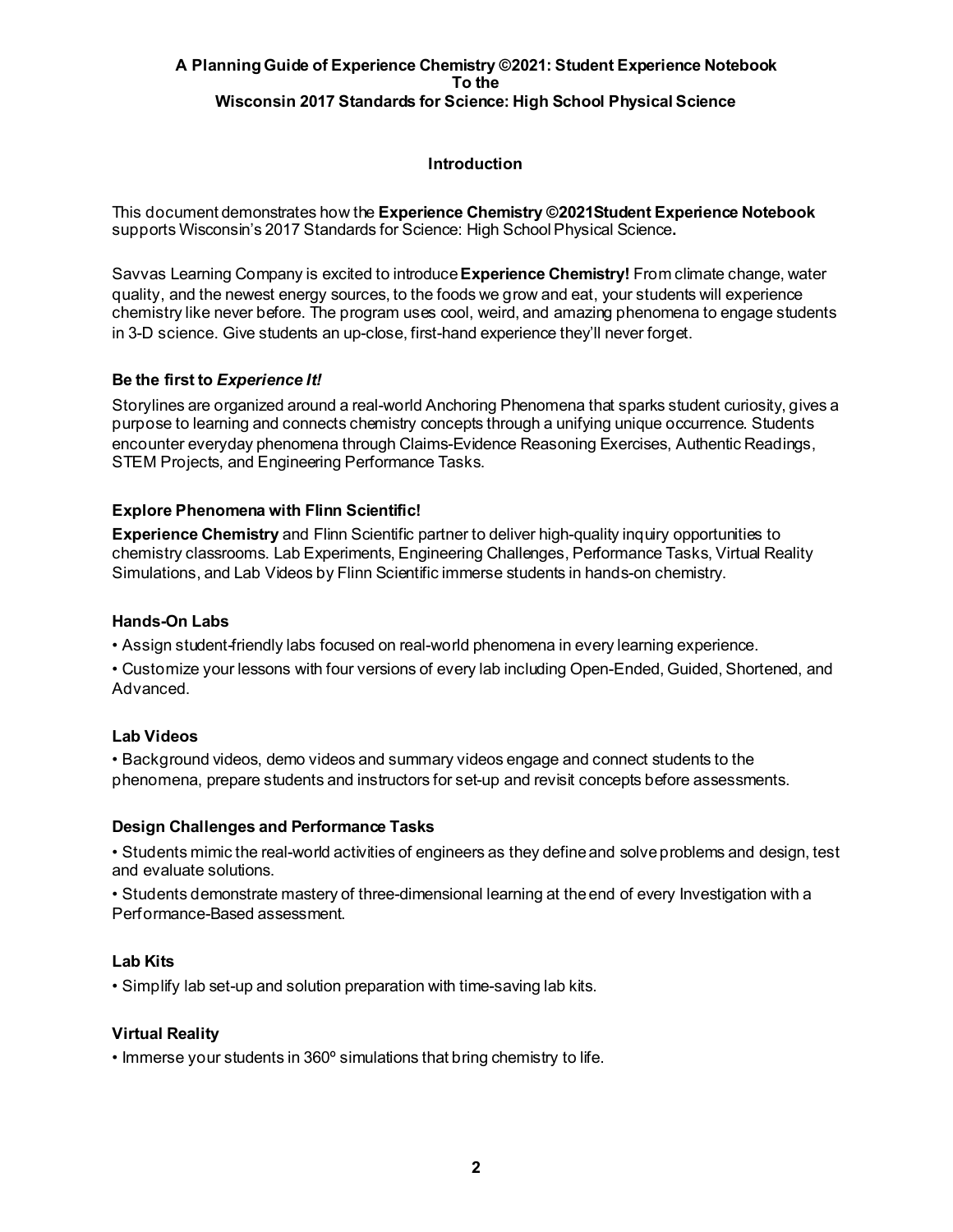#### **Table of Contents**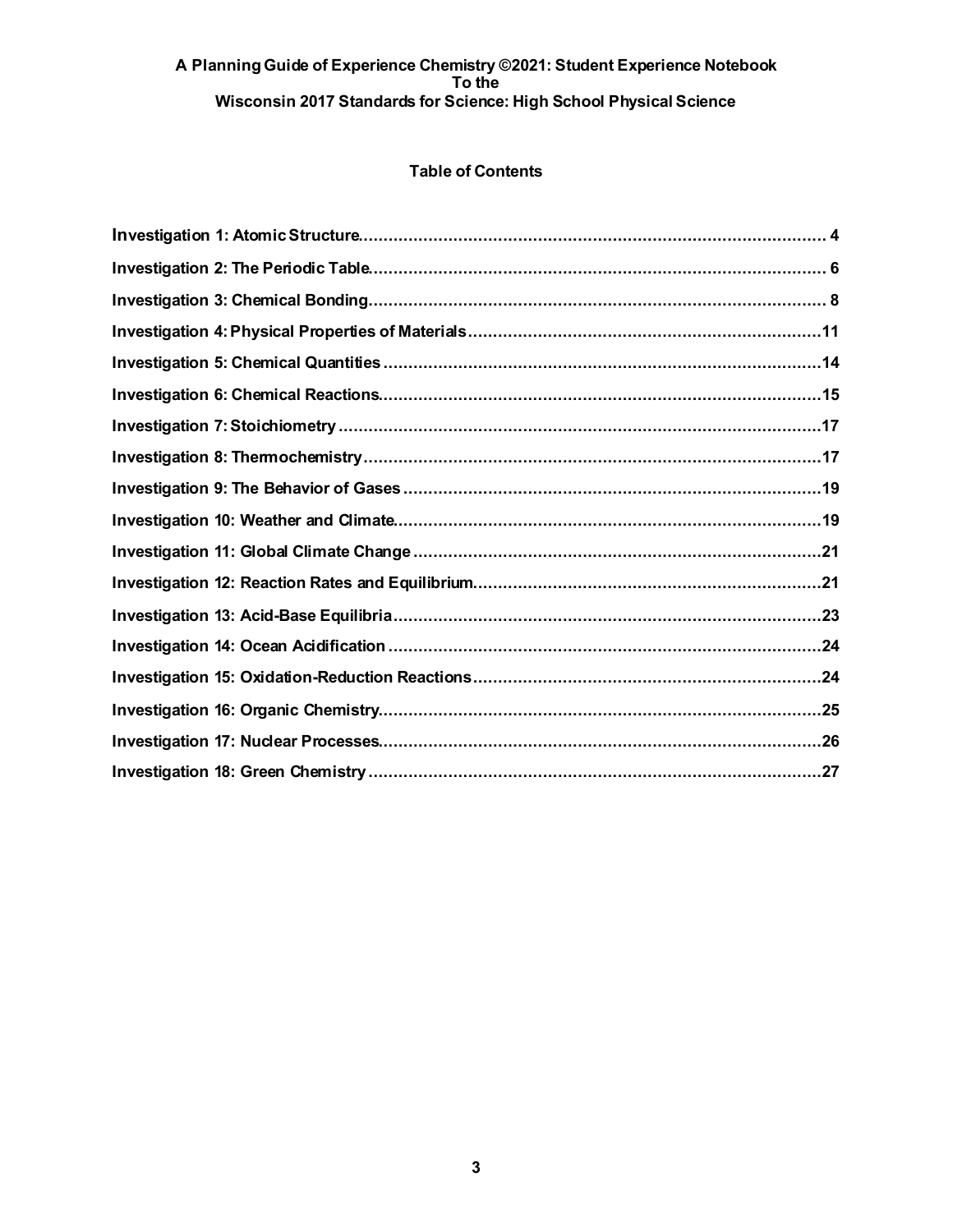| <b>Experience Chemistry ©2021</b><br><b>Student Experience Notebook</b>             | <b>Wisconsin 2017 Standards for Science</b><br><b>High School Physical Science</b><br><b>Performance Indicators</b>                                                                                                                                                                                                                                                                                                                                                                                                                                                                                                                                                                                                                         |
|-------------------------------------------------------------------------------------|---------------------------------------------------------------------------------------------------------------------------------------------------------------------------------------------------------------------------------------------------------------------------------------------------------------------------------------------------------------------------------------------------------------------------------------------------------------------------------------------------------------------------------------------------------------------------------------------------------------------------------------------------------------------------------------------------------------------------------------------|
| Investigation 1: Atomic Structure, Volume 1, pp. 4-41                               |                                                                                                                                                                                                                                                                                                                                                                                                                                                                                                                                                                                                                                                                                                                                             |
| <b>Experience 1: The Particle Nature of Matter,</b><br>Volume 1, p. 6               | <b>SCI.PS2.B.h.ii: Attraction and repulsion between</b><br>electric charges at the atomic scale explain the<br>structure, properties, and transformations of matter, as<br>well as the contact forces between material objects.                                                                                                                                                                                                                                                                                                                                                                                                                                                                                                             |
| Experience 2: Modeling Atoms, Volume 1, p. 12                                       | <b>SCI.PS1.A.h:</b> The sub-atomic structural model and<br>interactions between electric charges at the atomic<br>scale can be used to explain the structure and<br>interactions of matter, including chemical reactions<br>and nuclear processes. Repeating patterns of the<br>periodic table reflect patterns of outer electrons. A<br>stable molecule has less energy than the same set of<br>atoms separated; one must provide at least this<br>energy to take the molecule apart.<br>HS-PS1-1. Use the periodic table as a model to<br>predict the relative properties of elements based on<br>the patterns of electrons in the outermost energy level<br>of atoms.                                                                    |
| <b>Experience 3: Atomic Emission Spectra and the</b><br>Bohr Model, Volume 1, p. 22 | SCI.PS1.A.h: The sub-atomic structural model and<br>interactions between electric charges at the atomic<br>scale can be used to explain the structure and<br>interactions of matter, including chemical reactions and<br>nuclear processes. Repeating patterns of the periodic<br>table reflect patterns of outer electrons. A stable<br>molecule has less energy than the same set of atoms<br>separated; one must provide at least this energy to take<br>the molecule apart.<br>SCI.PS4.A.h: The wavelength and frequency of a wave<br>are related to one another by the speed of the wave,<br>which depends on the type of wave and the medium<br>through which it is passing. Waves can be used to<br>transmit information and energy. |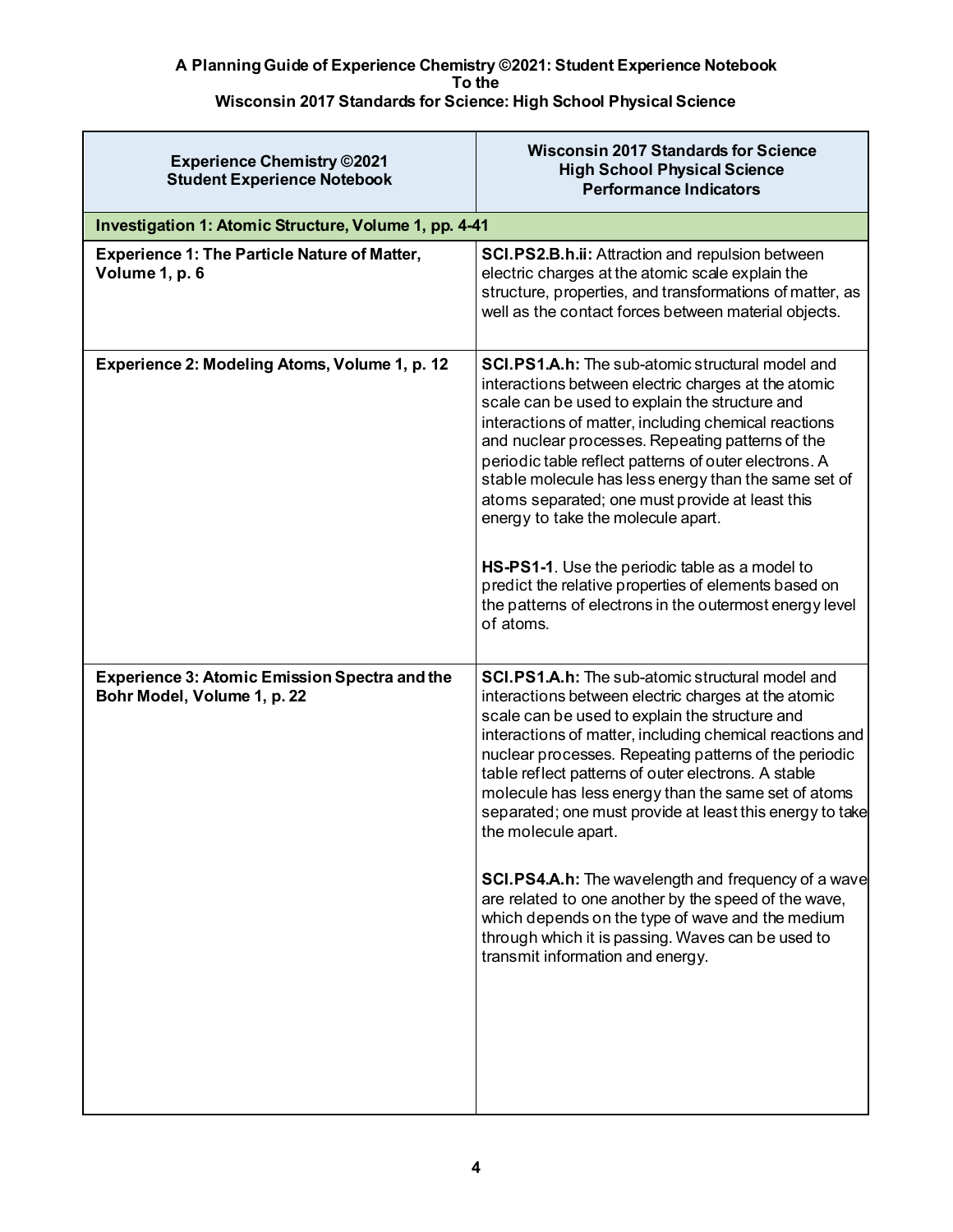| <b>Experience Chemistry ©2021</b><br><b>Student Experience Notebook</b> | <b>Wisconsin 2017 Standards for Science</b><br><b>High School Physical Science</b><br><b>Performance Indicators</b>                                                                                                                                                                                                                                                                                                                                                                    |
|-------------------------------------------------------------------------|----------------------------------------------------------------------------------------------------------------------------------------------------------------------------------------------------------------------------------------------------------------------------------------------------------------------------------------------------------------------------------------------------------------------------------------------------------------------------------------|
| Experience 4: Modern Atomic Theory, Volume 1,<br>p. 28                  | <b>SCI.PS1.A.h:</b> The sub-atomic structural model and<br>interactions between electric charges at the atomic<br>scale can be used to explain the structure and<br>interactions of matter, including chemical reactions and<br>nuclear processes. Repeating patterns of the periodic<br>table reflect patterns of outer electrons. A stable<br>molecule has less energy than the same set of atoms<br>separated; one must provide at least this energy to take<br>the molecule apart. |
|                                                                         | SCI.PS2.B.h.ii: Attraction and repulsion between<br>electric charges at the atomic scale explain the<br>structure, properties, and transformations of matter, as<br>well as the contact forces between material objects.                                                                                                                                                                                                                                                               |
|                                                                         | SCI.PS3.C.h: Fields contain energy that depends on<br>the arrangement of the objects in the field.                                                                                                                                                                                                                                                                                                                                                                                     |
| Experience 5: Electrons in Atoms, Volume 1, p. 33                       | <b>SCI.PS1.A.h:</b> The sub-atomic structural model and<br>interactions between electric charges at the atomic<br>scale can be used to explain the structure and<br>interactions of matter, including chemical reactions<br>and nuclear processes. Repeating patterns of the<br>periodic table reflect patterns of outer electrons. A<br>stable molecule has less energy than the same set of<br>atoms separated; one must provide at least this<br>energy to take the molecule apart. |
|                                                                         | HS-PS1-1. Use the periodic table as a model to<br>predict the relative properties of elements based on<br>the patterns of electrons in the outermost energy level<br>of atoms.                                                                                                                                                                                                                                                                                                         |
|                                                                         | SCI.PS2.B.h.ii: Attraction and repulsion between<br>electric charges at the atomic scale explain the<br>structure, properties, and transformations of matter, as<br>well as the contact forces between material objects.                                                                                                                                                                                                                                                               |
|                                                                         | <b>SCI.PS3.A.h:</b> Systems move towards more stable<br>states                                                                                                                                                                                                                                                                                                                                                                                                                         |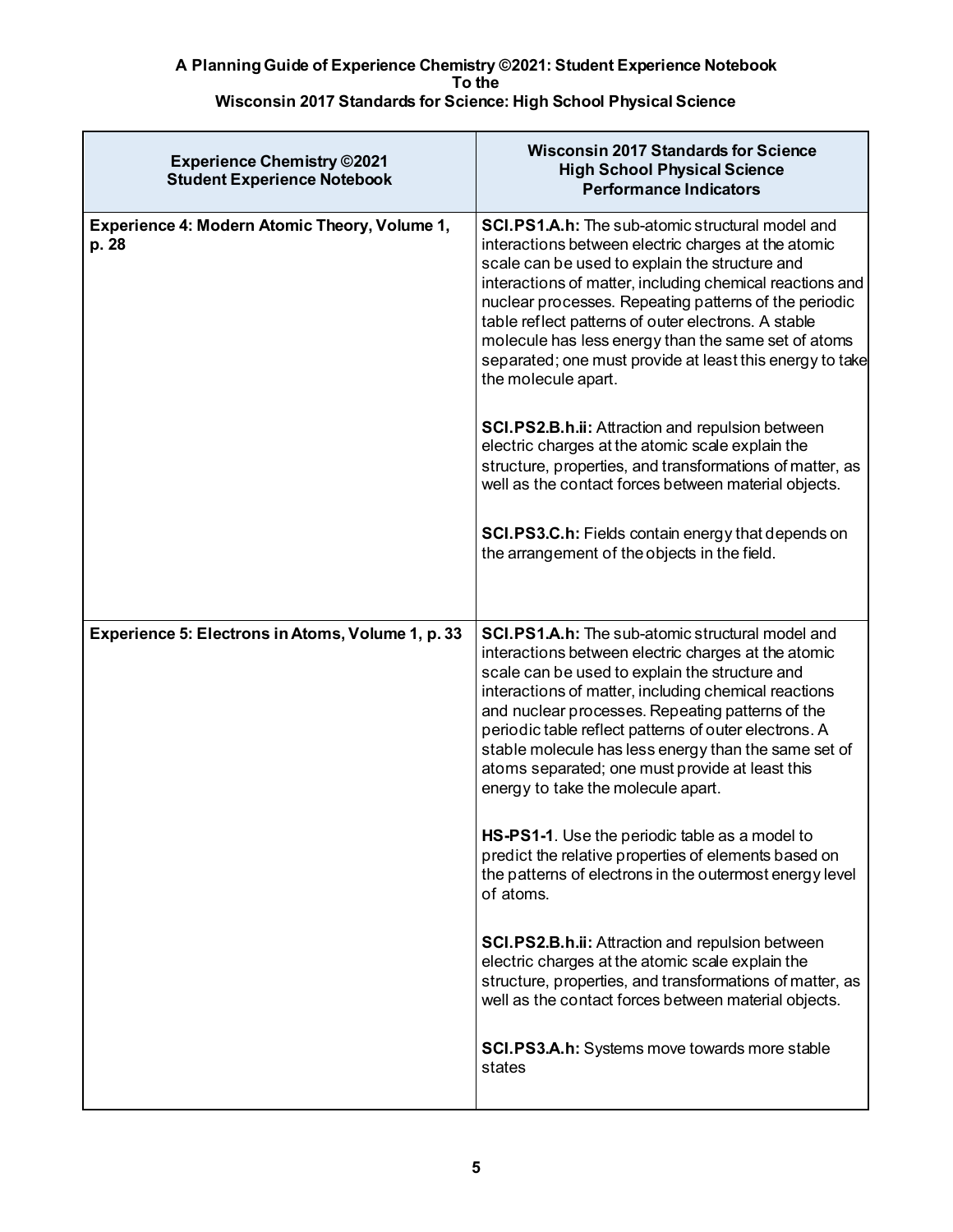| <b>Experience Chemistry ©2021</b><br><b>Student Experience Notebook</b>          | <b>Wisconsin 2017 Standards for Science</b><br><b>High School Physical Science</b><br><b>Performance Indicators</b>                                                                                                                                                                                                                                                                                                                                                                                                                                                                                                                                                      |
|----------------------------------------------------------------------------------|--------------------------------------------------------------------------------------------------------------------------------------------------------------------------------------------------------------------------------------------------------------------------------------------------------------------------------------------------------------------------------------------------------------------------------------------------------------------------------------------------------------------------------------------------------------------------------------------------------------------------------------------------------------------------|
| Investigation 2: The Periodic Table, Volume 1, pp. 42-65                         |                                                                                                                                                                                                                                                                                                                                                                                                                                                                                                                                                                                                                                                                          |
| <b>Experience 1: The Periodic Table: An Overview,</b><br><b>Volume 1, p. 44</b>  | <b>SCI.PS1.A.h:</b> The sub-atomic structural model and<br>interactions between electric charges at the atomic<br>scale can be used to explain the structure and<br>interactions of matter, including chemical reactions<br>and nuclear processes. Repeating patterns of the<br>periodic table reflect patterns of outer electrons. A<br>stable molecule has less energy than the same set of<br>atoms separated; one must provide at least this<br>energy to take the molecule apart.<br>HS-PS1-1: Use the periodic table as a model to<br>predict the relative properties of elements based on<br>the patterns of electrons in the outermost energy level<br>of atoms. |
| <b>Experience 2: The Periodic Table and Atomic</b><br>Structure, Volume 1, p. 50 | SCI.PS1.A.h: The sub-atomic structural model and<br>interactions between electric charges at the atomic<br>scale can be used to explain the structure and<br>interactions of matter, including chemical reactions and<br>nuclear processes. Repeating patterns of the periodic<br>table reflect patterns of outer electrons. A stable<br>molecule has less energy than the same set of atoms<br>separated; one must provide at least this energy to take<br>the molecule apart.                                                                                                                                                                                          |
|                                                                                  | HS-PS1-1: Use the periodic table as a model to<br>predict the relative properties of elements based on<br>the patterns of electrons in the outermost energy level<br>of atoms.                                                                                                                                                                                                                                                                                                                                                                                                                                                                                           |
|                                                                                  | SCI.PS2.B.h.ii: Attraction and repulsion between<br>electric charges at the atomic scale explain the<br>structure, properties, and transformations of matter, as<br>well as the contact forces between material objects.                                                                                                                                                                                                                                                                                                                                                                                                                                                 |
|                                                                                  |                                                                                                                                                                                                                                                                                                                                                                                                                                                                                                                                                                                                                                                                          |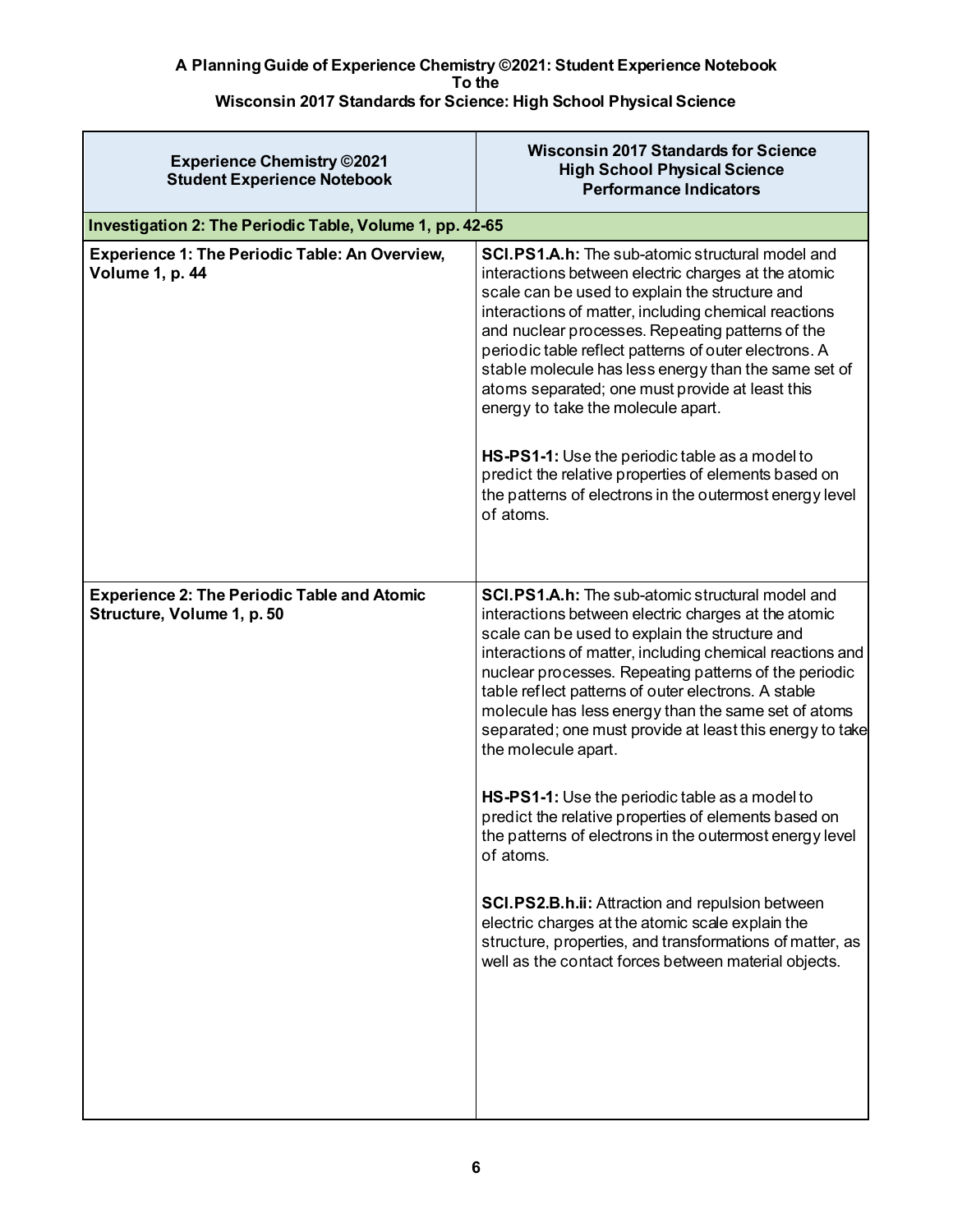| <b>Experience Chemistry ©2021</b><br><b>Student Experience Notebook</b> | <b>Wisconsin 2017 Standards for Science</b><br><b>High School Physical Science</b><br><b>Performance Indicators</b>                                                                                                                                                                                                                                                                                                                                                                    |
|-------------------------------------------------------------------------|----------------------------------------------------------------------------------------------------------------------------------------------------------------------------------------------------------------------------------------------------------------------------------------------------------------------------------------------------------------------------------------------------------------------------------------------------------------------------------------|
| <b>Experience 2 Continued:</b>                                          | Continued:                                                                                                                                                                                                                                                                                                                                                                                                                                                                             |
|                                                                         | HS-PS2-4: Use mathematical representations<br>(qualitative and quantitative) of Newton's law of<br>gravitation and Coulomb's law to describe and predict<br>the gravitational and electrostatic forces between<br>objects.                                                                                                                                                                                                                                                             |
|                                                                         | HS-PS3-5. Develop and use a model of two objects<br>interacting through electric or magnetic fields to<br>illustrate the forces between objects and the changes<br>in energy of the objects due to the interaction.                                                                                                                                                                                                                                                                    |
| Experience 3: Periodic Trends, Volume 1, p. 56                          | <b>SCI.PS1.A.h:</b> The sub-atomic structural model and<br>interactions between electric charges at the atomic<br>scale can be used to explain the structure and<br>interactions of matter, including chemical reactions<br>and nuclear processes. Repeating patterns of the<br>periodic table reflect patterns of outer electrons. A<br>stable molecule has less energy than the same set of<br>atoms separated; one must provide at least this<br>energy to take the molecule apart. |
|                                                                         | HS-PS1-1: Use the periodic table as a model to predict<br>the relative properties of elements based on the<br>patterns of electrons in the outermost energy level of<br>atoms.                                                                                                                                                                                                                                                                                                         |
|                                                                         | <b>SCI.PS2.B.h.ii: Attraction and repulsion between</b><br>electric charges at the atomic scale explain the<br>structure, properties, and transformations of matter, as<br>well as the contact forces between material objects.                                                                                                                                                                                                                                                        |
|                                                                         |                                                                                                                                                                                                                                                                                                                                                                                                                                                                                        |
|                                                                         |                                                                                                                                                                                                                                                                                                                                                                                                                                                                                        |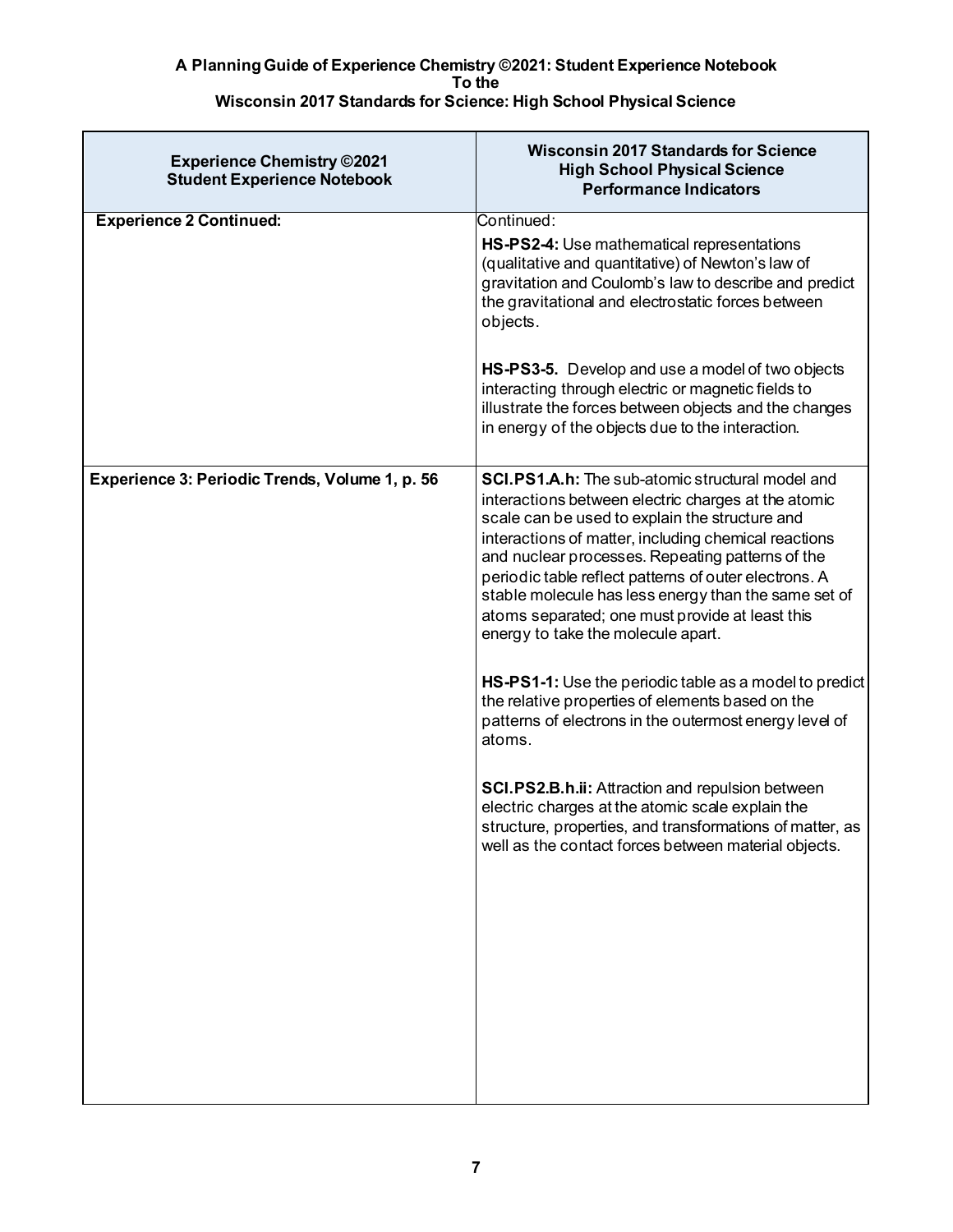| <b>Experience Chemistry ©2021</b><br><b>Student Experience Notebook</b> | <b>Wisconsin 2017 Standards for Science</b><br><b>High School Physical Science</b><br><b>Performance Indicators</b>                                                                                                                                                                                                                                                                                                                                                                    |
|-------------------------------------------------------------------------|----------------------------------------------------------------------------------------------------------------------------------------------------------------------------------------------------------------------------------------------------------------------------------------------------------------------------------------------------------------------------------------------------------------------------------------------------------------------------------------|
| Investigation 3: Chemical Bonding, Volume 1, pp. 68-107                 |                                                                                                                                                                                                                                                                                                                                                                                                                                                                                        |
| Experience 1: Ionic Bonds, Volume 1, p. 68                              | <b>SCI.PS1.A.h:</b> The sub-atomic structural model and<br>interactions between electric charges at the atomic<br>scale can be used to explain the structure and<br>interactions of matter, including chemical reactions<br>and nuclear processes. Repeating patterns of the<br>periodic table reflect patterns of outer electrons. A<br>stable molecule has less energy than the same set of<br>atoms separated; one must provide at least this<br>energy to take the molecule apart. |
|                                                                         | HS-PS1-3: Plan and conduct an investigation to gather<br>evidence to compare the structure of substances at the<br>bulk scale to infer the strength of electrical forces<br>between particles.                                                                                                                                                                                                                                                                                         |
|                                                                         | <b>SCI.PS2.B.h.ii: Attraction and repulsion between</b><br>electric charges at the atomic scale explain the<br>structure, properties, and transformations of matter, as<br>well as the contact forces between material objects.                                                                                                                                                                                                                                                        |
|                                                                         | HS-PS2-4: Use mathematical representations<br>(qualitative and quantitative) of Newton's law of<br>gravitation and Coulomb's law to describe and predict<br>the gravitational and electrostatic forces between<br>objects.                                                                                                                                                                                                                                                             |
|                                                                         |                                                                                                                                                                                                                                                                                                                                                                                                                                                                                        |
|                                                                         |                                                                                                                                                                                                                                                                                                                                                                                                                                                                                        |
|                                                                         |                                                                                                                                                                                                                                                                                                                                                                                                                                                                                        |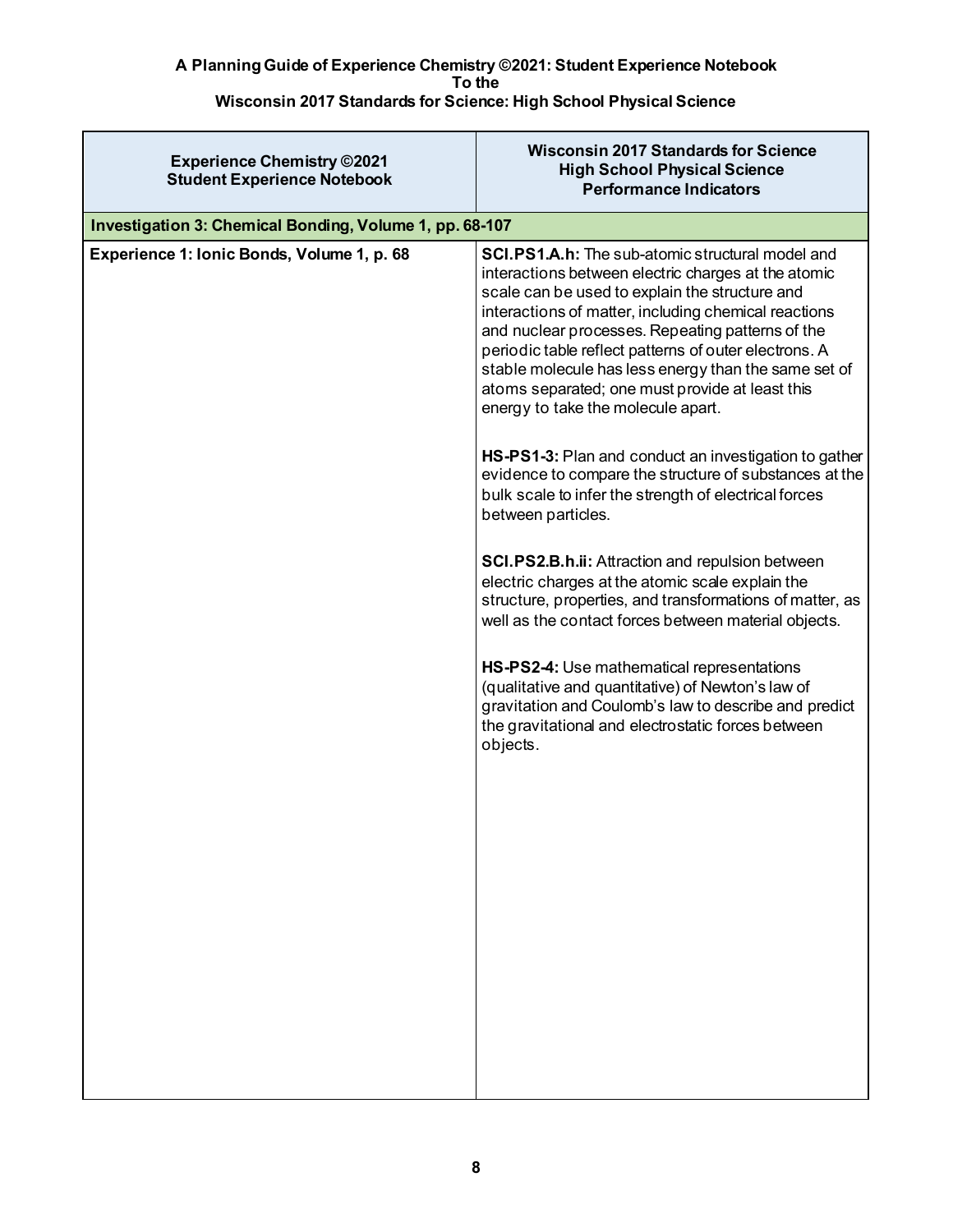| <b>Experience Chemistry ©2021</b><br><b>Student Experience Notebook</b> | <b>Wisconsin 2017 Standards for Science</b><br><b>High School Physical Science</b><br><b>Performance Indicators</b>                                                                                                                                                                                                                                                                                                                                                                    |
|-------------------------------------------------------------------------|----------------------------------------------------------------------------------------------------------------------------------------------------------------------------------------------------------------------------------------------------------------------------------------------------------------------------------------------------------------------------------------------------------------------------------------------------------------------------------------|
| Experience 2: Metallic Bonds, Volume 1, p. 77                           | <b>SCI.PS1.A.h:</b> The sub-atomic structural model and<br>interactions between electric charges at the atomic<br>scale can be used to explain the structure and<br>interactions of matter, including chemical reactions and<br>nuclear processes. Repeating patterns of the periodic<br>table reflect patterns of outer electrons. A stable<br>molecule has less energy than the same set of atoms<br>separated; one must provide at least this energy to take<br>the molecule apart. |
|                                                                         | SCI.PS2.B.h.ii: Attraction and repulsion between<br>electric charges at the atomic scale explain the<br>structure, properties, and transformations of matter, as<br>well as the contact forces between material objects.                                                                                                                                                                                                                                                               |
|                                                                         | HS-PS2-6: Communicate scientific and technical<br>information about why the molecular-level structure is<br>important in the functioning of designed materials.                                                                                                                                                                                                                                                                                                                        |
| Experience 3: Covalent Bonds, Volume 1, p. 81                           | SCI.PS1.A.h: The sub-atomic structural model and                                                                                                                                                                                                                                                                                                                                                                                                                                       |
|                                                                         | interactions between electric charges at the atomic<br>scale can be used to explain the structure and<br>interactions of matter, including chemical reactions<br>and nuclear processes. Repeating patterns of the<br>periodic table reflect patterns of outer electrons. A<br>stable molecule has less energy than the same set of<br>atoms separated; one must provide at least this<br>energy to take the molecule apart.                                                            |
|                                                                         | <b>HS-PS1-1:</b> Use the periodic table as a model to predict<br>the relative properties of elements based on the<br>patterns of electrons in the outermost energy level of<br>atoms.                                                                                                                                                                                                                                                                                                  |
|                                                                         | <b>SCI.PS2.B.h.ii: Attraction and repulsion between</b><br>electric charges at the atomic scale explain the<br>structure, properties, and transformations of matter, as<br>well as the contact forces between material objects.                                                                                                                                                                                                                                                        |
|                                                                         |                                                                                                                                                                                                                                                                                                                                                                                                                                                                                        |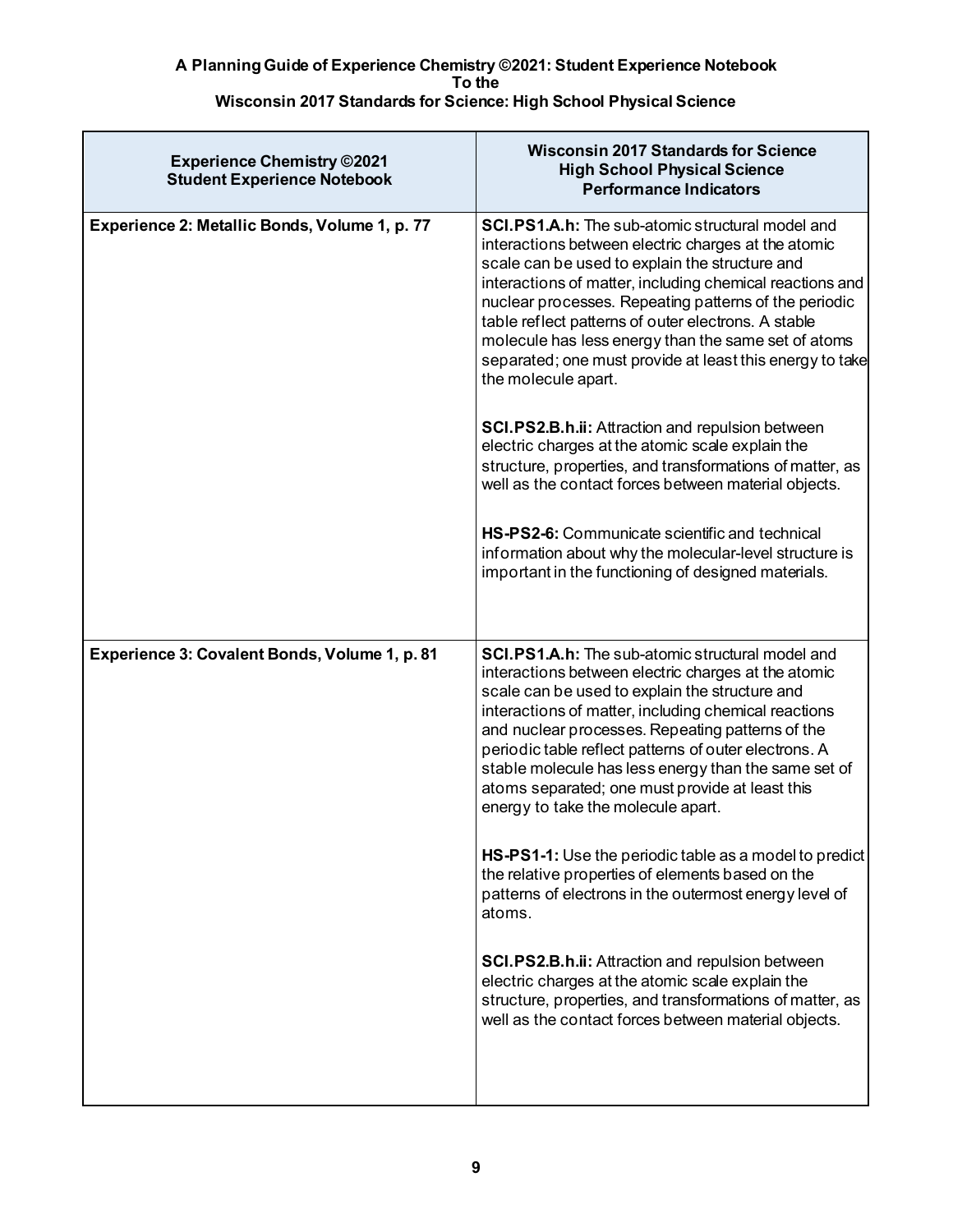| <b>Experience Chemistry ©2021</b><br><b>Student Experience Notebook</b> | <b>Wisconsin 2017 Standards for Science</b><br><b>High School Physical Science</b><br><b>Performance Indicators</b>                                                                                                                                                                                                                                                                                                         |
|-------------------------------------------------------------------------|-----------------------------------------------------------------------------------------------------------------------------------------------------------------------------------------------------------------------------------------------------------------------------------------------------------------------------------------------------------------------------------------------------------------------------|
| <b>Experience 3 continued:</b>                                          | Continued:                                                                                                                                                                                                                                                                                                                                                                                                                  |
|                                                                         | SCI.PS3.C.h: Fields contain energy that depends on<br>the arrangement of the objects in the field.                                                                                                                                                                                                                                                                                                                          |
|                                                                         | HS-PS3-5: Develop and use a model of two objects<br>interacting through electric or magnetic fields to<br>illustrate the forces between objects and the changes in<br>energy of the objects due to the interaction.                                                                                                                                                                                                         |
| <b>Experience 4: Intermolecular Attractions, Volume</b>                 | <b>SCI.PS1.A.h:</b> The sub-atomic structural model and                                                                                                                                                                                                                                                                                                                                                                     |
| 1, p. 91                                                                | interactions between electric charges at the atomic<br>scale can be used to explain the structure and<br>interactions of matter, including chemical reactions and<br>nuclear processes. Repeating patterns of the periodic<br>table reflect patterns of outer electrons. A stable<br>molecule has less energy than the same set of atoms<br>separated; one must provide at least this energy to take<br>the molecule apart. |
|                                                                         | HS-PS1-3: Plan and conduct an investigation to gather<br>evidence to compare the structure of substances at the<br>bulk scale to infer the strength of electrical forces<br>between particles.                                                                                                                                                                                                                              |
|                                                                         | <b>SCI.PS2.B.h.i:</b> Forces at a distance are explained by<br>fields that can transfer energy and can be described in<br>terms of the arrangement and properties of the<br>interacting objects and the distance between them.<br>These forces can be used to describe the relationship<br>between electrical and magnetic fields.                                                                                          |
|                                                                         | SCI.PS2.B.h.ii: Attraction and repulsion between<br>electric charges at the atomic scale explain the<br>structure, properties, and transformations of matter, as<br>well as the contact forces between material objects.                                                                                                                                                                                                    |
|                                                                         | HS-PS3-5: Develop and use a model of two objects<br>interacting through electric or magnetic fields to<br>illustrate the forces between objects and the changes in<br>energy of the objects due to the interaction.                                                                                                                                                                                                         |
|                                                                         |                                                                                                                                                                                                                                                                                                                                                                                                                             |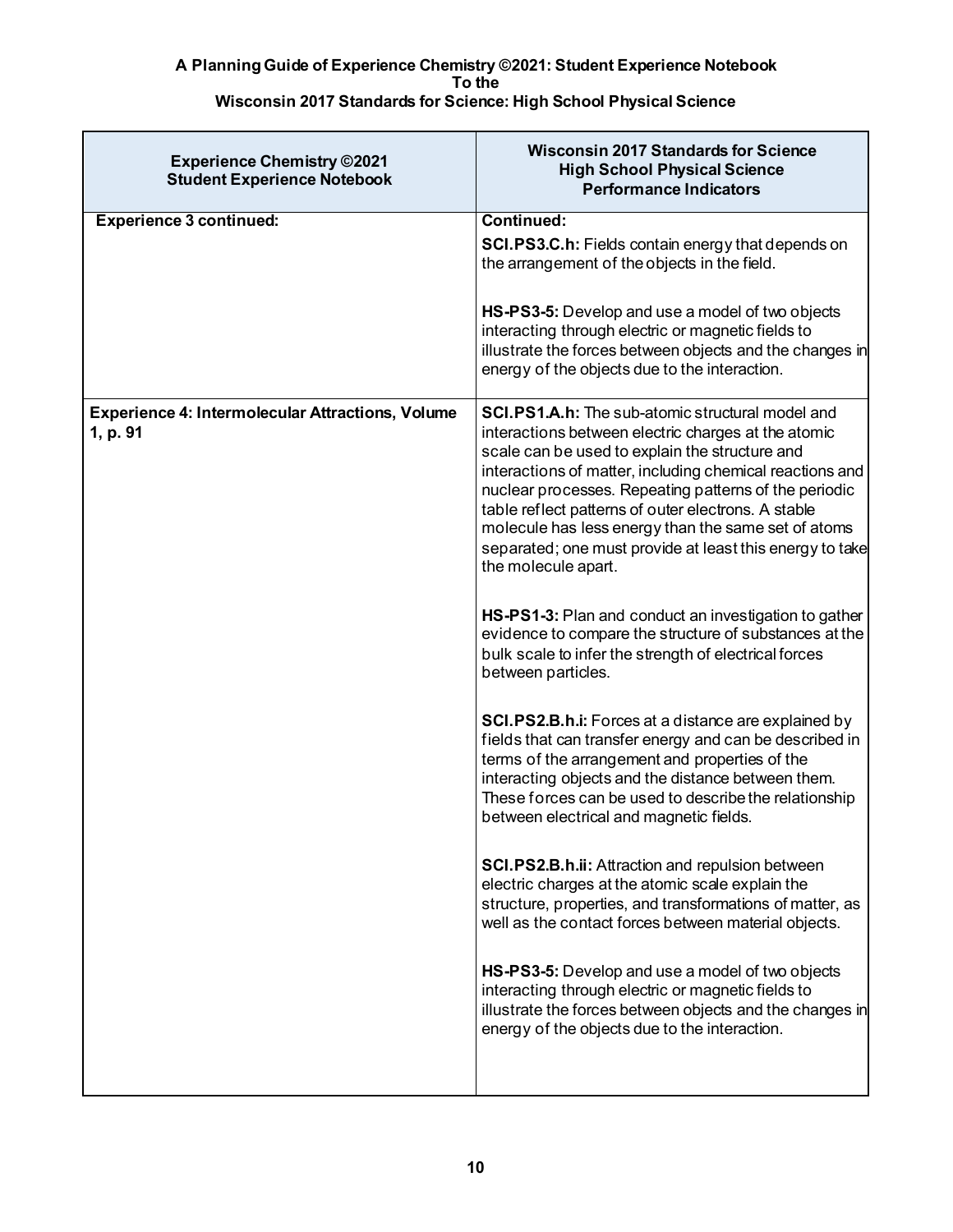| <b>Experience Chemistry ©2021</b><br><b>Student Experience Notebook</b>  | <b>Wisconsin 2017 Standards for Science</b><br><b>High School Physical Science</b><br><b>Performance Indicators</b>                                                                                                                                                                                                                                                                                                                                                                    |
|--------------------------------------------------------------------------|----------------------------------------------------------------------------------------------------------------------------------------------------------------------------------------------------------------------------------------------------------------------------------------------------------------------------------------------------------------------------------------------------------------------------------------------------------------------------------------|
| Investigation 4: Physical Properties of Materials, Volume 1, pp. 110-171 |                                                                                                                                                                                                                                                                                                                                                                                                                                                                                        |
| Experience 1: States of Matter, Volume 1, p. 112                         | <b>SCI.PS1.A.h:</b> The sub-atomic structural model and<br>interactions between electric charges at the atomic<br>scale can be used to explain the structure and<br>interactions of matter, including chemical reactions and<br>nuclear processes. Repeating patterns of the periodic<br>table reflect patterns of outer electrons. A stable<br>molecule has less energy than the same set of atoms<br>separated; one must provide at least this energy to take<br>the molecule apart. |
|                                                                          | HS-PS1-3: Plan and conduct an investigation to gather<br>evidence to compare the structure of substances at the<br>bulk scale to infer the strength of electrical forces<br>between particles.                                                                                                                                                                                                                                                                                         |
|                                                                          | SCI.PS2.B.h.ii: Attraction and repulsion between<br>electric charges at the atomic scale explain the<br>structure, properties, and transformations of matter, as<br>well as the contact forces between material objects.                                                                                                                                                                                                                                                               |
|                                                                          | HS-PS2-6: Communicate scientific and technical<br>information about why the molecular-level structure is<br>important in the functioning of designed materials.                                                                                                                                                                                                                                                                                                                        |
|                                                                          | HS-PS3-2: Develop and use models to illustrate that<br>energy at the macroscopic scale can be accounted for<br>as a combination of energy associated with the motions<br>of particles objects: and energy associated with the<br>relative position of particles objects.                                                                                                                                                                                                               |
|                                                                          | HS-PS3-5: Develop and use a model of two objects<br>interacting through electric or magnetic fields to<br>illustrate the forces between objects and the changes in<br>energy of the objects due to the interaction.                                                                                                                                                                                                                                                                    |
|                                                                          |                                                                                                                                                                                                                                                                                                                                                                                                                                                                                        |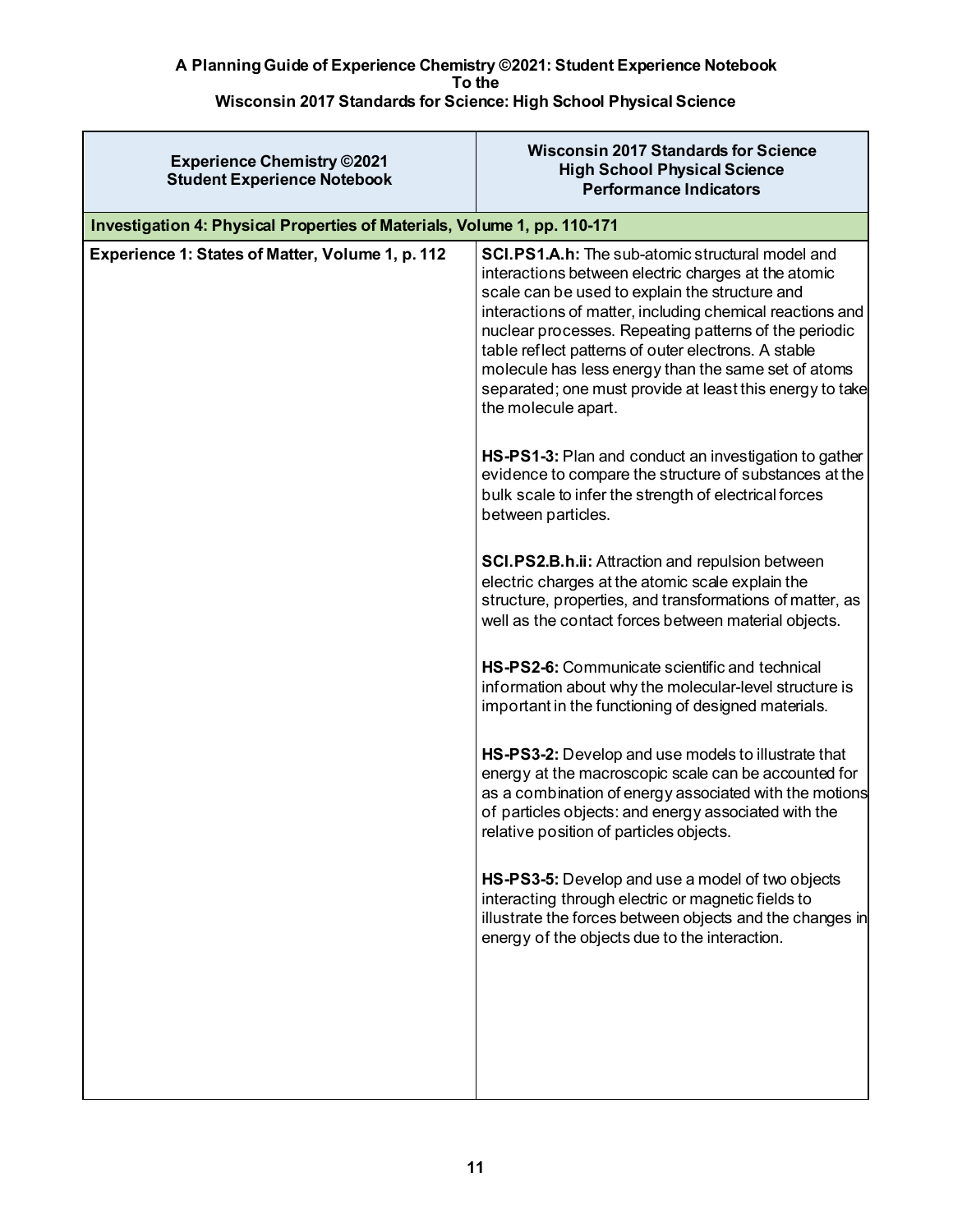| <b>Experience Chemistry ©2021</b><br><b>Student Experience Notebook</b>           | <b>Wisconsin 2017 Standards for Science</b><br><b>High School Physical Science</b><br><b>Performance Indicators</b>                                                                                                                                                                                                                                                                                                                                                                    |
|-----------------------------------------------------------------------------------|----------------------------------------------------------------------------------------------------------------------------------------------------------------------------------------------------------------------------------------------------------------------------------------------------------------------------------------------------------------------------------------------------------------------------------------------------------------------------------------|
| <b>Experience 2: Modeling Phase Changes, Volume</b><br>1, p. 125                  | <b>SCI.PS1.A.h:</b> The sub-atomic structural model and<br>interactions between electric charges at the atomic<br>scale can be used to explain the structure and<br>interactions of matter, including chemical reactions and<br>nuclear processes. Repeating patterns of the periodic<br>table reflect patterns of outer electrons. A stable<br>molecule has less energy than the same set of atoms<br>separated; one must provide at least this energy to take<br>the molecule apart. |
|                                                                                   | HS-PS1-3: Plan and conduct an investigation to gather<br>evidence to compare the structure of substances at the<br>bulk scale to infer the strength of electrical forces<br>between particles.                                                                                                                                                                                                                                                                                         |
|                                                                                   | SCI.PS2.B.h.ii: Attraction and repulsion between<br>electric charges at the atomic scale explain the<br>structure, properties, and transformations of matter, as<br>well as the contact forces between material objects.                                                                                                                                                                                                                                                               |
|                                                                                   | HS-PS3-2: Develop and use models to illustrate that<br>energy at the macroscopic scale can be accounted for<br>as a combination of energy associated with the motions<br>of particles objects: and energy associated with the<br>relative position of particles objects.                                                                                                                                                                                                               |
| <b>Experience 3: Comparing Ionic and Molecular</b><br>Compounds, Volume 1, p. 136 | <b>SCI.PS1.A.h:</b> The sub-atomic structural model and<br>interactions between electric charges at the atomic<br>scale can be used to explain the structure and<br>interactions of matter, including chemical reactions and<br>nuclear processes. Repeating patterns of the periodic<br>table reflect patterns of outer electrons. A stable<br>molecule has less energy than the same set of atoms<br>separated; one must provide at least this energy to take<br>the molecule apart. |
|                                                                                   | <b>SCI.PS2.B.h.ii: Attraction and repulsion between</b><br>electric charges at the atomic scale explain the<br>structure, properties, and transformations of matter, as<br>well as the contact forces between material objects.                                                                                                                                                                                                                                                        |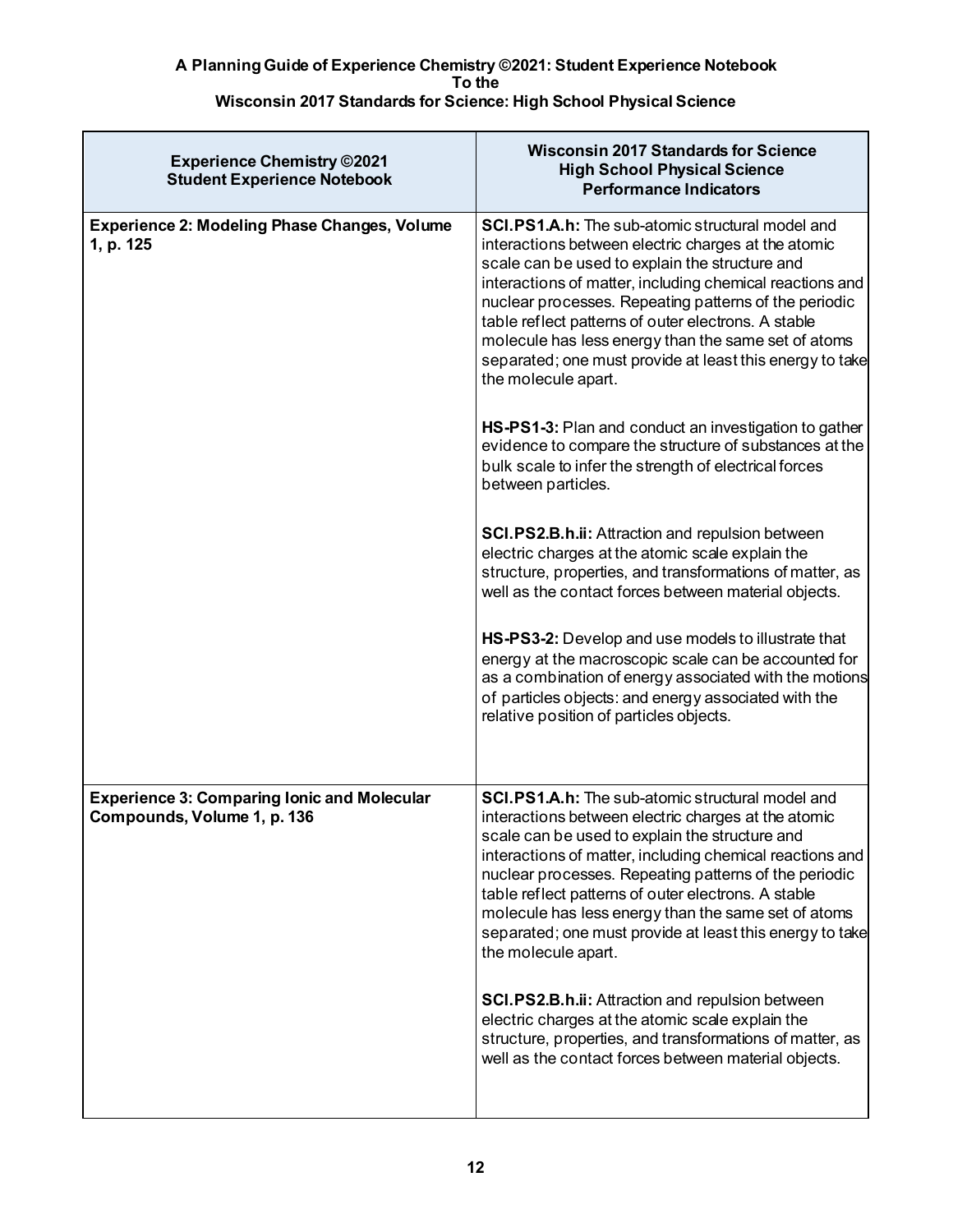| <b>Experience Chemistry ©2021</b><br><b>Student Experience Notebook</b>         | <b>Wisconsin 2017 Standards for Science</b><br><b>High School Physical Science</b><br><b>Performance Indicators</b>                                                                                                                                                                                                                                                                                                                                                                                                                                                                                                                                                                                                                                                                                                                                                                                                                                                                                                                                                                     |
|---------------------------------------------------------------------------------|-----------------------------------------------------------------------------------------------------------------------------------------------------------------------------------------------------------------------------------------------------------------------------------------------------------------------------------------------------------------------------------------------------------------------------------------------------------------------------------------------------------------------------------------------------------------------------------------------------------------------------------------------------------------------------------------------------------------------------------------------------------------------------------------------------------------------------------------------------------------------------------------------------------------------------------------------------------------------------------------------------------------------------------------------------------------------------------------|
| <b>Experience 3 continued:</b>                                                  | Continued:<br>HS-PS2-6: Communicate scientific and technical<br>information about why the molecular-level structure is<br>important in the functioning of designed materials.                                                                                                                                                                                                                                                                                                                                                                                                                                                                                                                                                                                                                                                                                                                                                                                                                                                                                                           |
| <b>Experience 4: Comparing Metals and Nonmetals,</b><br><b>Volume 1, p. 141</b> | SCI.PS1.A.h: The sub-atomic structural model and<br>interactions between electric charges at the atomic<br>scale can be used to explain the structure and<br>interactions of matter, including chemical reactions and<br>nuclear processes. Repeating patterns of the periodic<br>table reflect patterns of outer electrons. A stable<br>molecule has less energy than the same set of atoms<br>separated; one must provide at least this energy to take<br>the molecule apart.<br>HS-PS1-3: Plan and conduct an investigation to<br>gather evidence to compare the structure of<br>substances at the bulk scale to infer the strength of<br>electrical forces between particles.<br><b>SCI.PS2.B.h.ii: Attraction and repulsion between</b><br>electric charges at the atomic scale explain the<br>structure, properties, and transformations of matter, as<br>well as the contact forces between material objects.<br>HS-PS2-6: Communicate scientific and technical<br>information about why the molecular-level structure is<br>important in the functioning of designed materials. |
| <b>Experience 5: Water and Aqueous Systems,</b><br><b>Volume 1, p. 148</b>      | SCI.PS1.A.h: The sub-atomic structural model and<br>interactions between electric charges at the atomic<br>scale can be used to explain the structure and<br>interactions of matter, including chemical reactions and<br>nuclear processes. Repeating patterns of the periodic<br>table reflect patterns of outer electrons. A stable<br>molecule has less energy than the same set of atoms<br>separated; one must provide at least this energy to take<br>the molecule apart.                                                                                                                                                                                                                                                                                                                                                                                                                                                                                                                                                                                                         |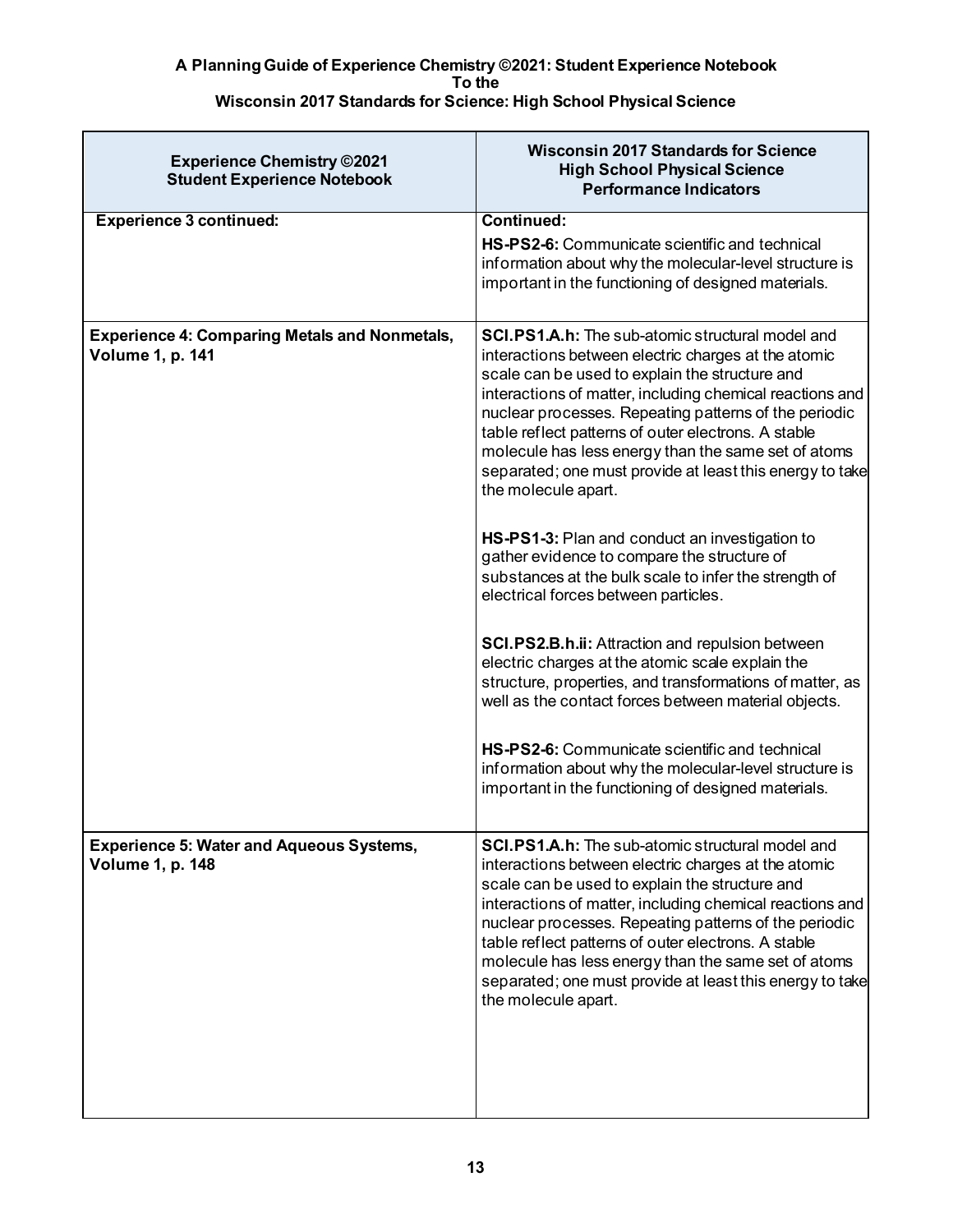| <b>Experience Chemistry ©2021</b><br><b>Student Experience Notebook</b>             | <b>Wisconsin 2017 Standards for Science</b><br><b>High School Physical Science</b><br><b>Performance Indicators</b>                                                                                                                                                                                                                                                                                                                                                                                                                                                                                                                                                                                                |
|-------------------------------------------------------------------------------------|--------------------------------------------------------------------------------------------------------------------------------------------------------------------------------------------------------------------------------------------------------------------------------------------------------------------------------------------------------------------------------------------------------------------------------------------------------------------------------------------------------------------------------------------------------------------------------------------------------------------------------------------------------------------------------------------------------------------|
| <b>Experience 5 continued:</b>                                                      | <b>Continued:</b><br>SCI.PS2.B.h.ii: Attraction and repulsion between<br>electric charges at the atomic scale explain the<br>structure, properties, and transformations of matter, as<br>well as the contact forces between material objects.<br>HS-PS2-6: Communicate scientific and technical<br>information about why the molecular-level structure is<br>important in the functioning of designed materials.                                                                                                                                                                                                                                                                                                   |
|                                                                                     | <b>HS-PS3-5:</b> Develop and use a model of two objects<br>interacting through electric or magnetic fields to<br>illustrate the forces between objects and the changes in<br>energy of the objects due to the interaction.                                                                                                                                                                                                                                                                                                                                                                                                                                                                                         |
| <b>Experience 6: Properties of Solutions, Volume 1,</b><br>p. 161                   | <b>SCI.PS1.A.h:</b> The sub-atomic structural model and<br>interactions between electric charges at the atomic<br>scale can be used to explain the structure and<br>interactions of matter, including chemical reactions and<br>nuclear processes. Repeating patterns of the periodic<br>table reflect patterns of outer electrons. A stable<br>molecule has less energy than the same set of atoms<br>separated; one must provide at least this energy to take<br>the molecule apart.<br>SCI.PS2.B.h.ii: Attraction and repulsion between<br>electric charges at the atomic scale explain the<br>structure, properties, and transformations of matter, as<br>well as the contact forces between material objects. |
| Investigation 5: Chemical Quantities, Volume 1, pp. 172-213                         |                                                                                                                                                                                                                                                                                                                                                                                                                                                                                                                                                                                                                                                                                                                    |
| <b>Experience 3: Percent Composition and Empirical</b><br>Formula, Volume 1, p. 192 | HS-PS1-7. Use mathematical representations to<br>support the claim that atoms, and therefore mass, are<br>conserved during a chemical reaction.                                                                                                                                                                                                                                                                                                                                                                                                                                                                                                                                                                    |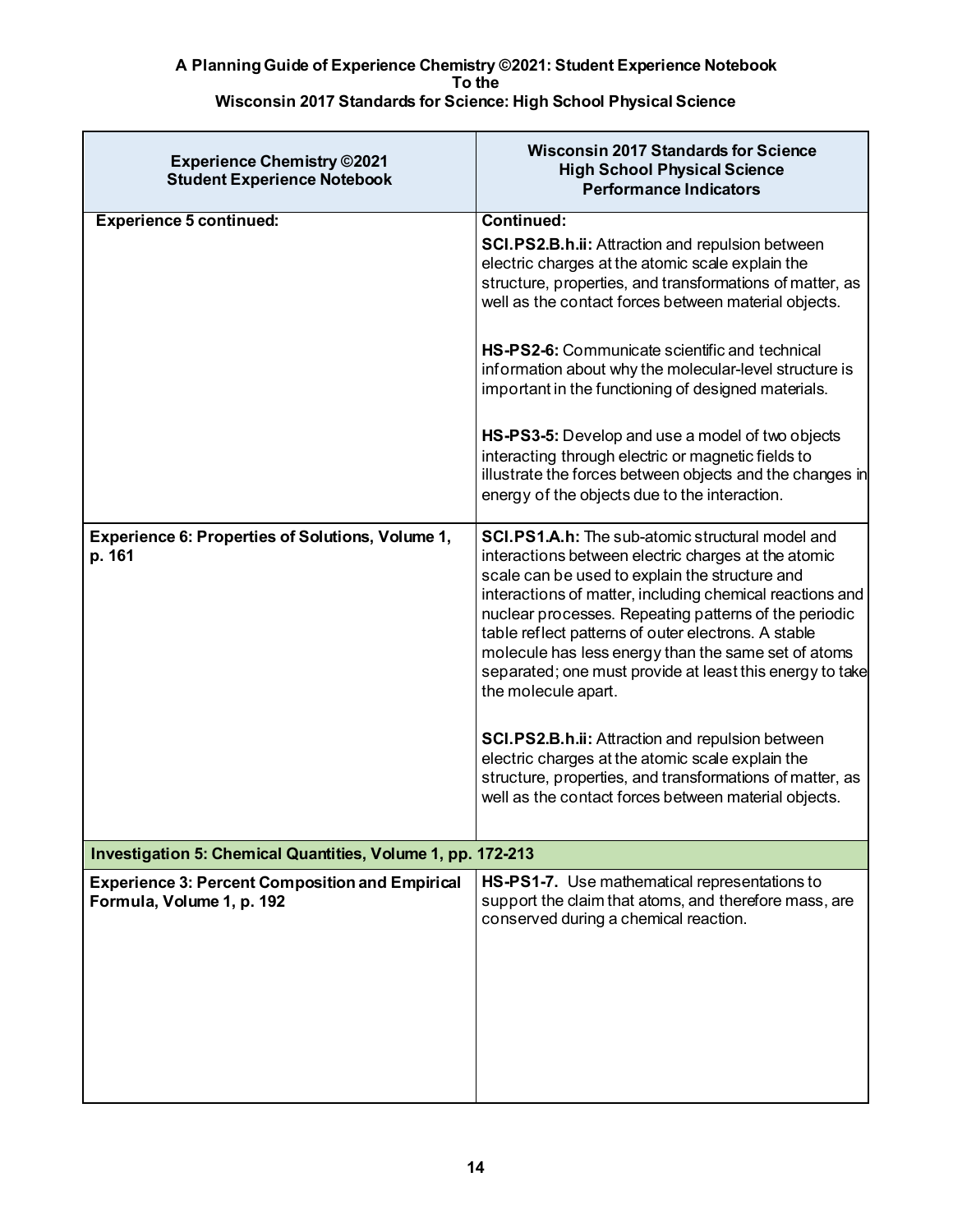| <b>Experience Chemistry ©2021</b><br><b>Student Experience Notebook</b>             | <b>Wisconsin 2017 Standards for Science</b><br><b>High School Physical Science</b><br><b>Performance Indicators</b>                                                                                                                                                                                                                                                                                                                                                             |
|-------------------------------------------------------------------------------------|---------------------------------------------------------------------------------------------------------------------------------------------------------------------------------------------------------------------------------------------------------------------------------------------------------------------------------------------------------------------------------------------------------------------------------------------------------------------------------|
| Investigation 6: Chemical Reactions, Volume 1, pp. 214-249                          |                                                                                                                                                                                                                                                                                                                                                                                                                                                                                 |
| <b>Experience 1: Modeling Chemical Reactions,</b><br><b>Volume 1, p. 216</b>        | HS-PS1-4: Develop a model to illustrate that the<br>release or absorption of energy from a chemical<br>reaction system depends upon the changes in total<br>bond energy.                                                                                                                                                                                                                                                                                                        |
|                                                                                     | HS-PS1-5: Apply scientific principles and evidence to<br>provide an explanation about the effects of changing<br>the temperature or concentration of the reacting<br>particles on the rate at which a reaction occurs.                                                                                                                                                                                                                                                          |
|                                                                                     | HS-PS1-7: Use mathematical representations to<br>support the claim that atoms, and therefore mass, are<br>conserved during a chemical reaction.                                                                                                                                                                                                                                                                                                                                 |
|                                                                                     | SCI.PS3.B.h: The total energy within a system is<br>conserved. Energy transfer within and between<br>systems can be described and predicted in terms of<br>energy associated with the motion or configuration of<br>particles (objects).                                                                                                                                                                                                                                        |
|                                                                                     | HS-PS3-2: Develop and use models to illustrate that<br>energy at the macroscopic scale can be accounted for<br>as a combination of energy associated with the motions<br>of particles objects: and energy associated with the<br>relative position of particles objects.                                                                                                                                                                                                        |
| <b>Experience 2: Predicting Outcomes of Chemical</b><br>Reactions, Volume 1, p. 227 | SCI.PS1.A.h: The sub-atomic structural model and<br>interactions between electric charges at the atomic<br>scale can be used to explain the structure and<br>interactions of matter, including chemical reactions and<br>nuclear processes. Repeating patterns of the periodic<br>table reflect patterns of outer electrons. A stable<br>molecule has less energy than the same set of atoms<br>separated; one must provide at least this energy to take<br>the molecule apart. |
|                                                                                     | HS-PS1-2: Construct and revise an explanation for<br>the outcome of a simple chemical reaction based on<br>the outermost electron states of atoms, trends in the<br>periodic table, and knowledge of the patterns of<br>chemical properties.                                                                                                                                                                                                                                    |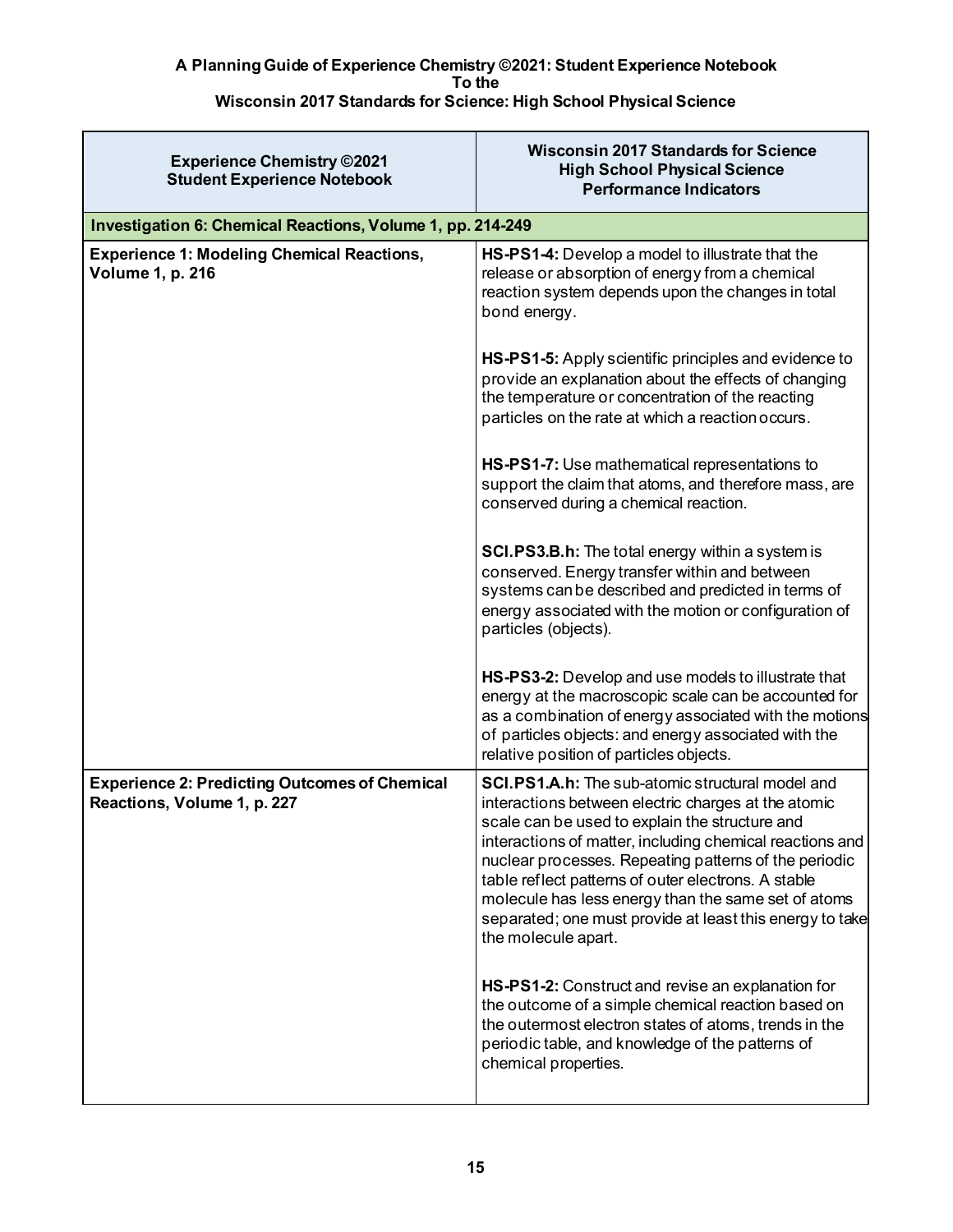| <b>Experience Chemistry ©2021</b><br><b>Student Experience Notebook</b>         | <b>Wisconsin 2017 Standards for Science</b><br><b>High School Physical Science</b><br><b>Performance Indicators</b>                                                                                                                                                                                                                                                                                                                                                                                                                                                                                                                                                                                                                                                                                                                                                                                                                    |
|---------------------------------------------------------------------------------|----------------------------------------------------------------------------------------------------------------------------------------------------------------------------------------------------------------------------------------------------------------------------------------------------------------------------------------------------------------------------------------------------------------------------------------------------------------------------------------------------------------------------------------------------------------------------------------------------------------------------------------------------------------------------------------------------------------------------------------------------------------------------------------------------------------------------------------------------------------------------------------------------------------------------------------|
| <b>Experience 2 continued:</b>                                                  | Continued:<br>HS-PS1-4: Develop a model to illustrate that the<br>release or absorption of energy from a chemical<br>reaction system depends upon the changes in total<br>bond energy.<br>HS-PS1-7: Use mathematical representations to<br>support the claim that atoms, and therefore mass, are<br>conserved during a chemical reaction.                                                                                                                                                                                                                                                                                                                                                                                                                                                                                                                                                                                              |
| <b>Experience 3: Reactions in Aqueous Solutions,</b><br><b>Volume 1, p. 241</b> | SCI.PS1.A.h: The sub-atomic structural model and<br>interactions between electric charges at the atomic<br>scale can be used to explain the structure and<br>interactions of matter, including chemical reactions and<br>nuclear processes. Repeating patterns of the periodic<br>table reflect patterns of outer electrons. A stable<br>molecule has less energy than the same set of atoms<br>separated; one must provide at least this energy to take<br>the molecule apart.<br><b>SCI.PS1.B.h:</b> Chemical processes are understood in<br>terms of collisions of molecules, rearrangement of<br>atoms, and changes in energy as determined by<br>properties of elements involved.<br>HS-PS1-2: Construct and revise an explanation for the<br>outcome of a simple chemical reaction based on the<br>outermost electron states of atoms, trends in the<br>periodic table, and knowledge of the patterns of<br>chemical properties. |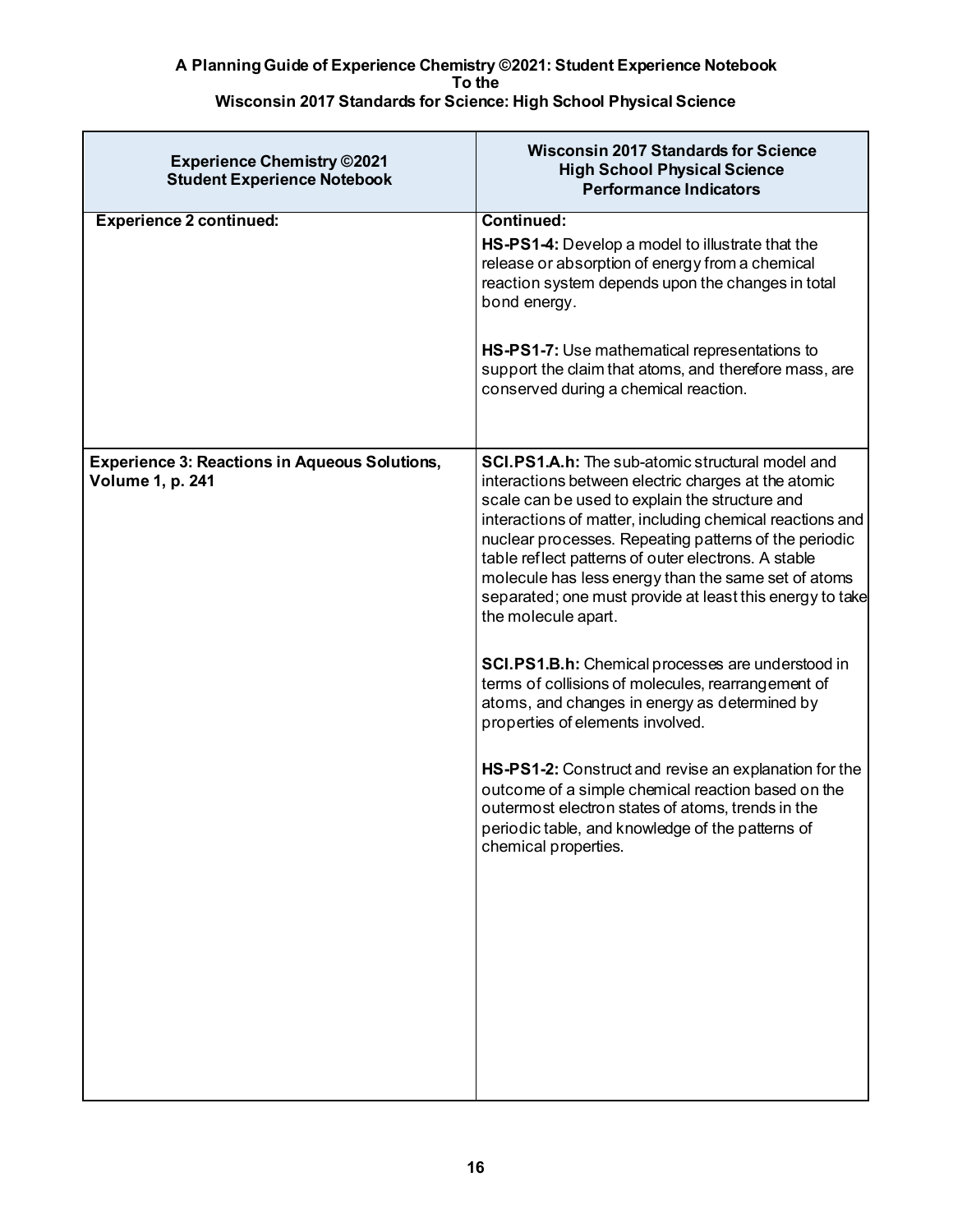| <b>Experience Chemistry ©2021</b><br><b>Student Experience Notebook</b>             | <b>Wisconsin 2017 Standards for Science</b><br><b>High School Physical Science</b><br><b>Performance Indicators</b>                                                                                                                                                                                                                                                                                                                                                                                                                                                                                                                                                                                                                                                                                                                                                                                               |
|-------------------------------------------------------------------------------------|-------------------------------------------------------------------------------------------------------------------------------------------------------------------------------------------------------------------------------------------------------------------------------------------------------------------------------------------------------------------------------------------------------------------------------------------------------------------------------------------------------------------------------------------------------------------------------------------------------------------------------------------------------------------------------------------------------------------------------------------------------------------------------------------------------------------------------------------------------------------------------------------------------------------|
| Investigation 7: Stoichiometry, Volume 1, pp. 250-279                               |                                                                                                                                                                                                                                                                                                                                                                                                                                                                                                                                                                                                                                                                                                                                                                                                                                                                                                                   |
| <b>Experience 1: Quantifying Reactants and</b><br>Products, Volume 1, p. 252        | HS-PS1-7: Use mathematical representations to<br>support the claim that atoms, and therefore mass, are<br>conserved during a chemical reaction.                                                                                                                                                                                                                                                                                                                                                                                                                                                                                                                                                                                                                                                                                                                                                                   |
| Experience 2: Chemical Calculations, Volume 1, p.<br>259                            | HS-PS1-7: Use mathematical representations to<br>support the claim that atoms, and therefore mass, are<br>conserved during a chemical reaction.                                                                                                                                                                                                                                                                                                                                                                                                                                                                                                                                                                                                                                                                                                                                                                   |
| <b>Experience 3: Limiting Reagent and Percent Yield,</b><br><b>Volume 1, p. 279</b> | HS-PS1-7: Use mathematical representations to<br>support the claim that atoms, and therefore mass, are<br>conserved during a chemical reaction.                                                                                                                                                                                                                                                                                                                                                                                                                                                                                                                                                                                                                                                                                                                                                                   |
| Investigation 8: Thermochemistry, Volume 1, pp. 280-307                             |                                                                                                                                                                                                                                                                                                                                                                                                                                                                                                                                                                                                                                                                                                                                                                                                                                                                                                                   |
| Experience 1: Energy in Chemical Bonds, p. 282                                      | SCI.PS1.B.h: Chemical processes are understood in<br>terms of collisions of molecules, rearrangement of<br>atoms, and changes in energy as determined by<br>properties of elements involved.<br>HS-PS1-4: Develop a model to illustrate that the<br>release or absorption of energy from a chemical<br>reaction system depends upon the changes in total<br>bond energy.<br><b>SCI.PS3.B.h:</b> The total energy within a system is<br>conserved. Energy transfer within and between<br>systems can be described and predicted in terms of<br>energy associated with the motion or configuration of<br>particles (objects).<br>HS-PS3-1: Create a computational model to calculate<br>the change in the energy of one component in a system<br>when the change in energy of the other component(s)<br>and energy flows in and out of the system are known.<br>HS-PS3-2. Develop and use models to illustrate that |
|                                                                                     | energy at the macroscopic scale can be accounted for<br>as a combination of energy associated with the<br>motions of particles (objects) and energy associated<br>with the relative positions of particles (objects).                                                                                                                                                                                                                                                                                                                                                                                                                                                                                                                                                                                                                                                                                             |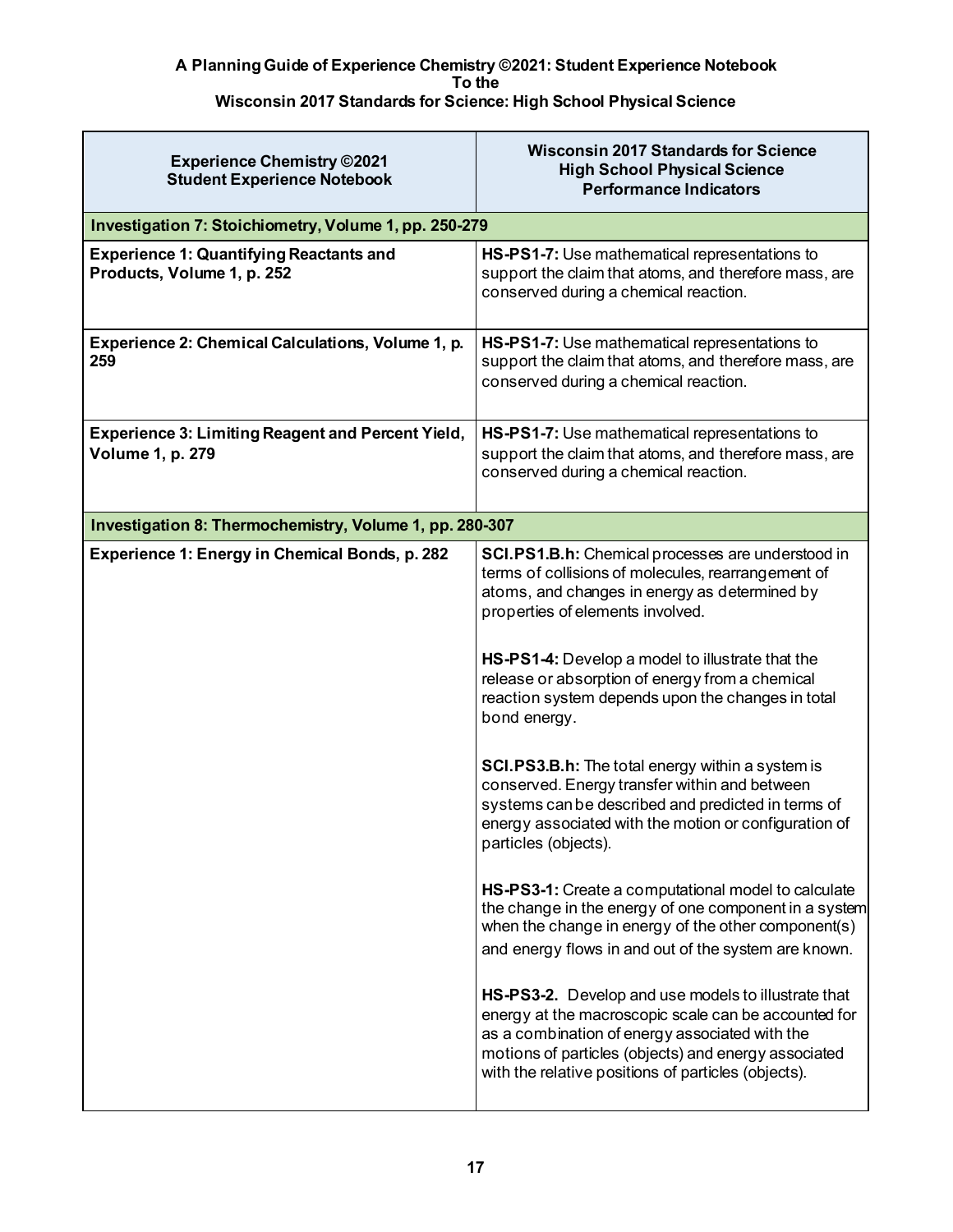| <b>Experience Chemistry ©2021</b><br><b>Student Experience Notebook</b>        | <b>Wisconsin 2017 Standards for Science</b><br><b>High School Physical Science</b><br><b>Performance Indicators</b>                                                                                                                                                                                                  |
|--------------------------------------------------------------------------------|----------------------------------------------------------------------------------------------------------------------------------------------------------------------------------------------------------------------------------------------------------------------------------------------------------------------|
| <b>Experience 2: Enthalpies of Formation and</b><br>Reaction, Volume 1, p. 291 | HS-PS1-4. Develop a model to illustrate that the<br>release or absorption of energy from a chemical<br>reaction system depends upon the changes in total<br>bond energy.                                                                                                                                             |
|                                                                                | <b>SCI.PS3.B.h:</b> The total energy within a system is<br>conserved. Energy transfer within and between<br>systems can be described and predicted in terms of<br>energy associated with the motion or configuration of<br>particles objects.                                                                        |
|                                                                                | HS-PS3-1: Create a computational model to calculate<br>the change in the energy of one component in a system<br>when the change in energy of the other component(s)<br>and energy flows in and out of the system are known.                                                                                          |
|                                                                                | <b>HS-PS3-2:</b> Develop and use models to illustrate that<br>energy at the macroscopic scale can be accounted for<br>as a combination of energy associated with the motions<br>of particles objects: and energy associated with the<br>relative position of particles objects.                                      |
|                                                                                | HS-PS3-3: Design, build, and refine a device that works<br>within given constraints to convert one form of energy<br>into another form of energy.                                                                                                                                                                    |
| <b>Experience 3: Enthalpy in Changes of State,</b><br><b>Volume 1, p. 299</b>  | <b>SCI.PS3.B.h:</b> The total energy within a system is<br>conserved. Energy transfer within and between<br>systems can be described and predicted in terms of<br>energy associated with the motion or configuration of<br>particles objects.                                                                        |
|                                                                                | <b>HS-PS3-2:</b> Develop and use models to illustrate that<br>energy at the macroscopic scale can be accounted for<br>as a combination of energy associated with the motions<br>of particles objects: and energy associated with the<br>relative position of particles objects.                                      |
|                                                                                | HS-PS3-4. Plan and conduct an investigation to<br>provide evidence that the transfer of thermal energy<br>when two components of different temperature are<br>combined within a closed system results in a more<br>uniform energy distribution among the components in<br>the system (second law of thermodynamics). |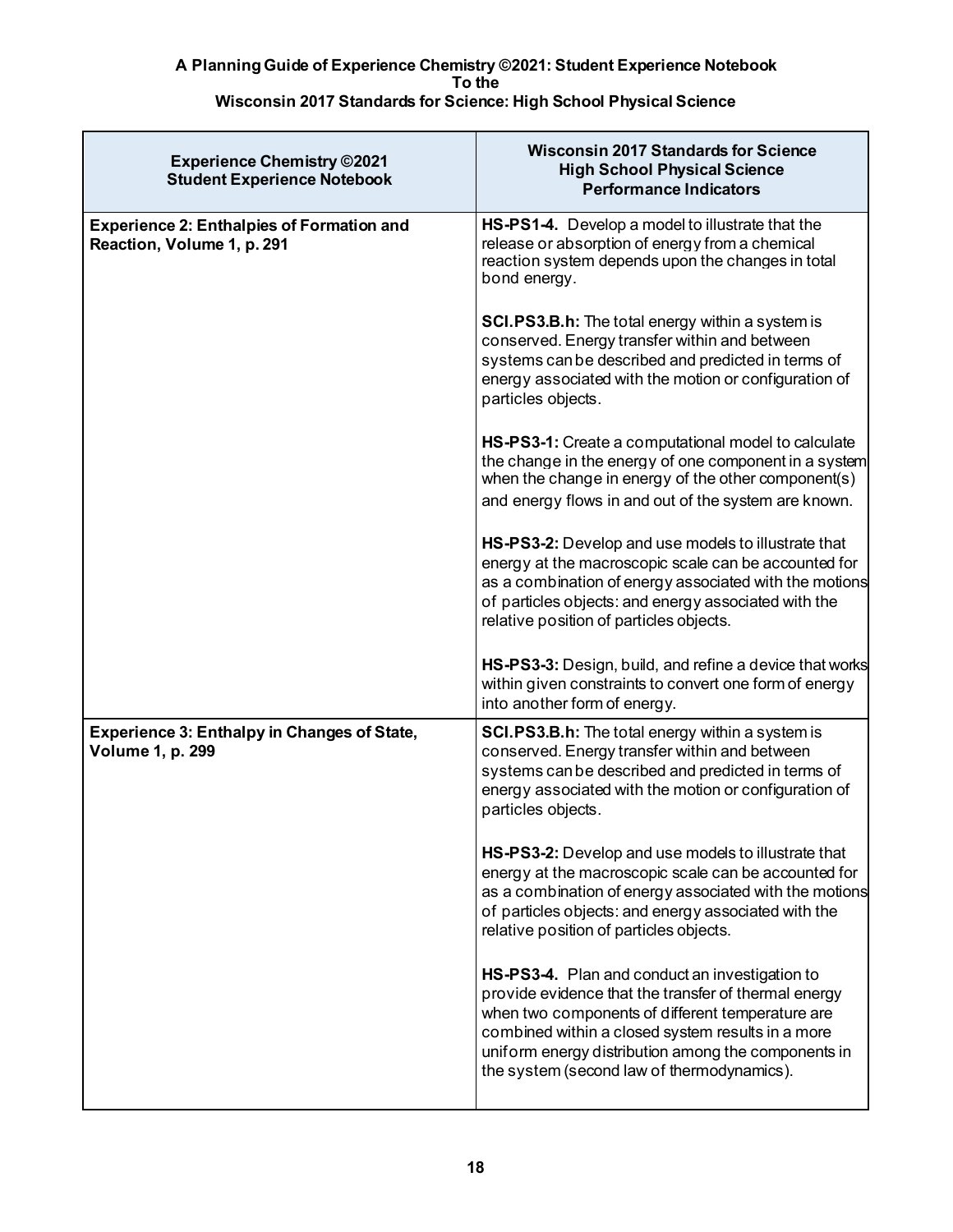| <b>Experience Chemistry ©2021</b><br><b>Student Experience Notebook</b> | <b>Wisconsin 2017 Standards for Science</b><br><b>High School Physical Science</b><br><b>Performance Indicators</b>                                                                                                                                                          |
|-------------------------------------------------------------------------|------------------------------------------------------------------------------------------------------------------------------------------------------------------------------------------------------------------------------------------------------------------------------|
| Investigation 9: The Behavior of Gases, Volume 2, p. 5-42               |                                                                                                                                                                                                                                                                              |
| <b>Experience 1: Properties of Gases, p. 6</b>                          | HS-PS3-2: Develop and use models to illustrate that<br>energy at the macroscopic scale can be accounted for<br>as a combination of energy associated with the motions<br>of particles objects: and energy associated with the<br>relative position of particles objects.     |
| Experience 2: The Gas Laws, p. 11                                       | HS-PS3-2. Develop and use models to illustrate that<br>energy at the macroscopic scale can be accounted for<br>as a combination of energy associated with the<br>motions of particles (objects) and energy associated<br>with the relative positions of particles (objects). |
| Experience 3: Ideal Gases, p. 23                                        | HS-PS3-2. Develop and use models to illustrate that<br>energy at the macroscopic scale can be accounted for<br>as a combination of energy associated with the<br>motions of particles (objects) and energy associated<br>with the relative positions of particles (objects). |
| Experience 4: Gases in Earth's Atmosphere, p. 31                        | HS-PS3-2. Develop and use models to illustrate that<br>energy at the macroscopic scale can be accounted for<br>as a combination of energy associated with the<br>motions of particles (objects) and energy associated<br>with the relative positions of particles (objects). |
| Investigation 10: Weather and Climate, Volume 2, p. 43-97               |                                                                                                                                                                                                                                                                              |
| Experience 1: Earth's Surface Systems, p. 44                            | <b>SCI.PS3.A.h:</b> Systems move towards more stable<br>states.                                                                                                                                                                                                              |
|                                                                         | <b>SCI.PS3.B.h:</b> The total energy within a system is<br>conserved. Energy transfer within and between<br>systems can be described and predicted in terms of<br>energy associated with the motion or configuration of<br>particles objects.                                |
|                                                                         | <b>SCI.PS3.D.h:</b> Photosynthesis is the primary biological<br>means of capturing radiation from the sun; energy<br>cannot be destroyed, but it can be converted to less<br>useful forms.                                                                                   |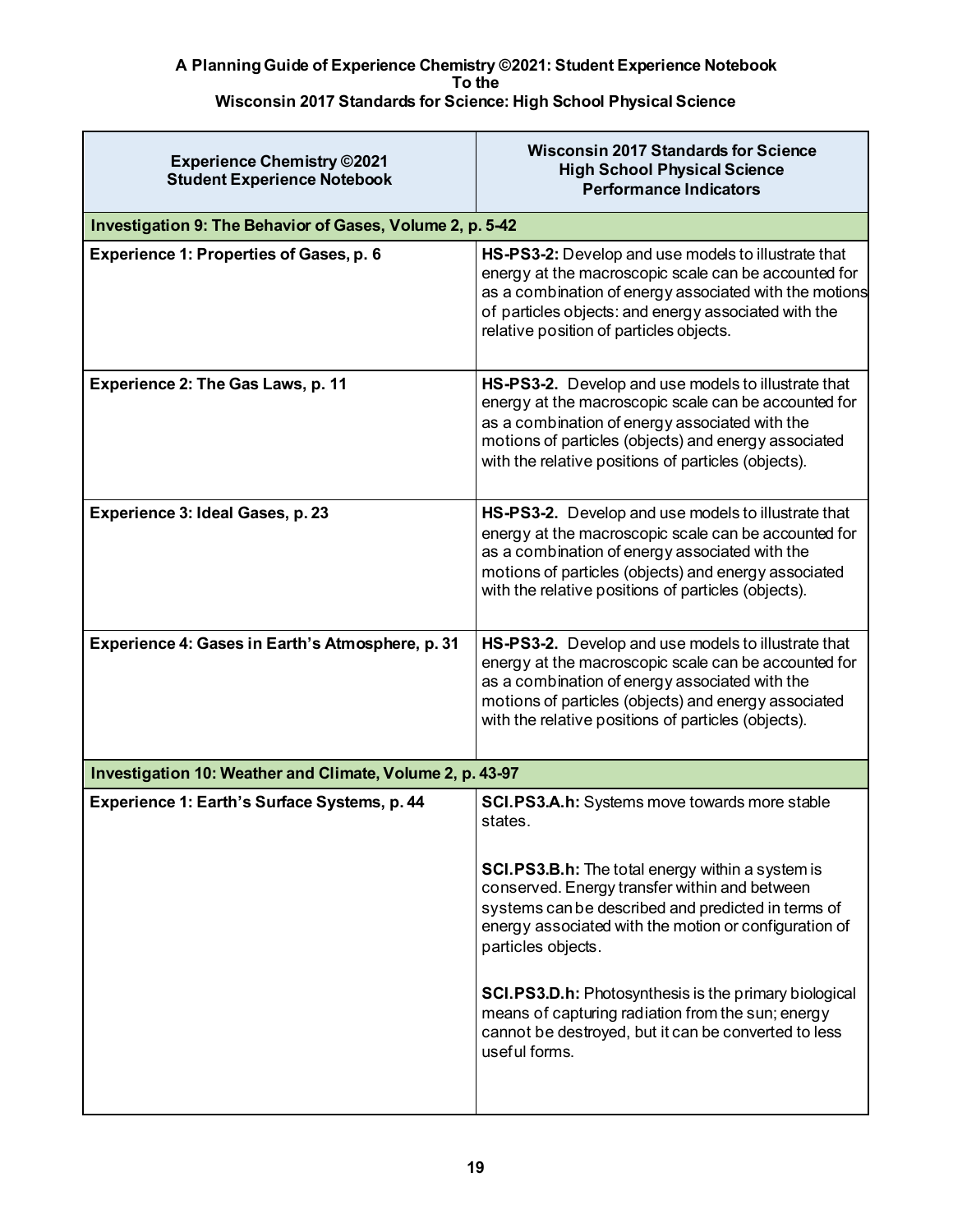| <b>Experience Chemistry ©2021</b><br><b>Student Experience Notebook</b> | <b>Wisconsin 2017 Standards for Science</b><br><b>High School Physical Science</b><br><b>Performance Indicators</b>                                                                                                                                                                  |
|-------------------------------------------------------------------------|--------------------------------------------------------------------------------------------------------------------------------------------------------------------------------------------------------------------------------------------------------------------------------------|
| <b>Experience 1 continued:</b>                                          | <b>Continued:</b><br><b>SCI.PS4.A.h:</b> The wavelength and frequency of a wave<br>are related to one another by the speed of the wave,<br>which depends on the type of wave and the medium<br>through which it is passing. Waves can be used to<br>transmit information and energy. |
|                                                                         | HS-PS4-1. Use mathematical representations to<br>support a claim regarding relationships among the<br>frequency, wavelength, and speed of waves traveling<br>in various media.                                                                                                       |
| <b>Experience 2: Water and Energy in the</b><br>Atmosphere, p. 55       | <b>SCI.PS3.B.h:</b> The total energy within a system is<br>conserved. Energy transfer within and between<br>systems can be described and predicted in terms of<br>energy associated with the motion or configuration of<br>particles objects.                                        |
|                                                                         | <b>SCI.PS4.A.h:</b> The wavelength and frequency of a wave<br>are related to one another by the speed of the wave,<br>which depends on the type of wave and the medium<br>through which it is passing. Waves can be used to<br>transmit information and energy.                      |
| Experience 3: Atmospheric System Feedbacks, p.<br>66                    | <b>SCI.PS3.A.h:</b> Systems move towards more stable<br>states.                                                                                                                                                                                                                      |
|                                                                         | <b>SCI.PS4.A.h:</b> The wavelength and frequency of a wave<br>are related to one another by the speed of the wave,<br>which depends on the type of wave and the medium<br>through which it is passing. Waves can be used to<br>transmit information and energy.                      |
| Experience 4: Long-Term Climate Factors, p. 76                          | HS-PS1-8: Develop models to illustrate the changes in<br>the composition of the nucleus of the atom and the<br>energy released during the processes of fission, fusion,<br>and radioactive decay.                                                                                    |
|                                                                         | <b>SCI.PS4.A.h:</b> The wavelength and frequency of a wave<br>are related to one another by the speed of the wave,<br>which depends on the type of wave and the medium<br>through which it is passing. Waves can be used to<br>transmit information and energy.                      |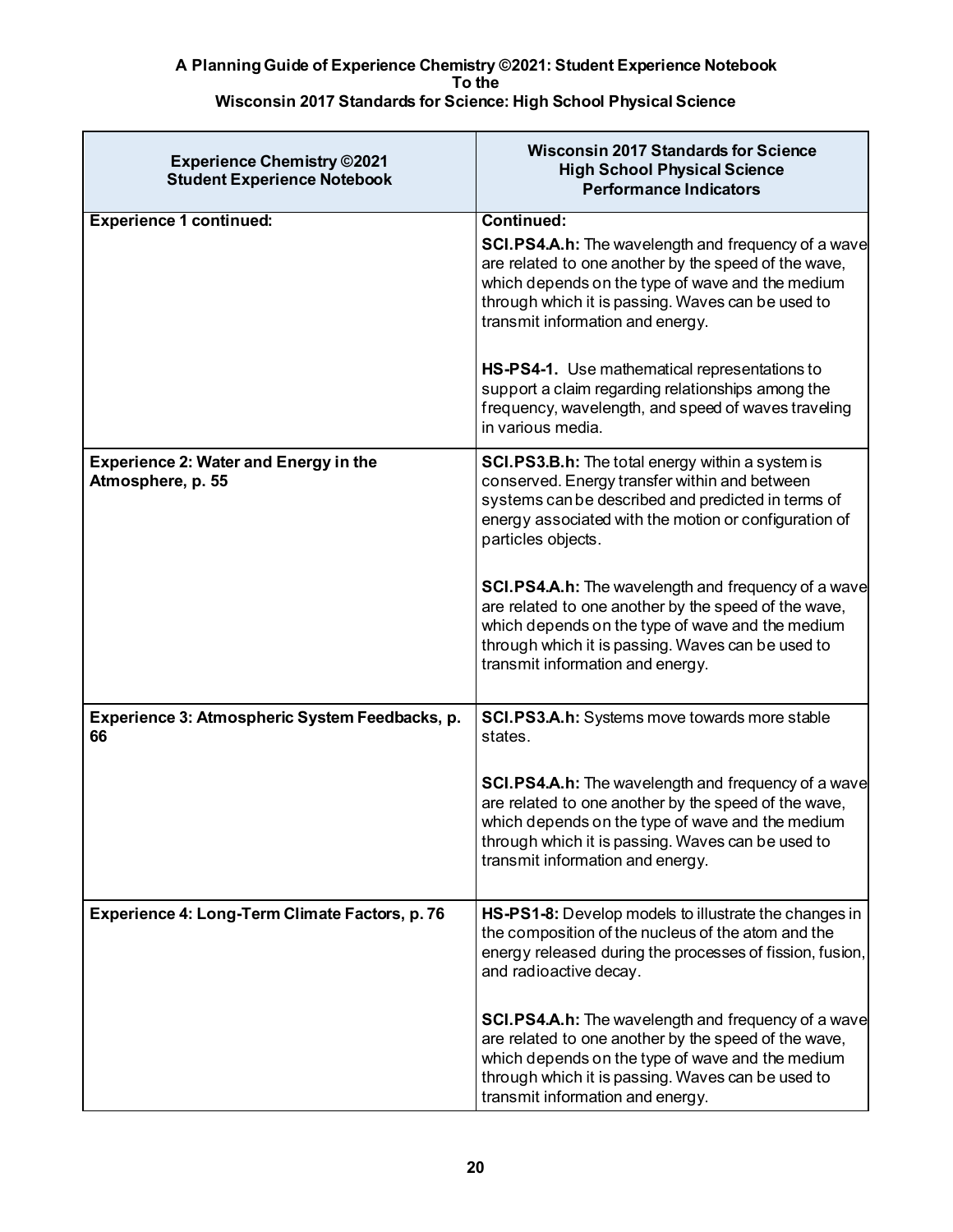| <b>Experience Chemistry ©2021</b><br><b>Student Experience Notebook</b> | <b>Wisconsin 2017 Standards for Science</b><br><b>High School Physical Science</b><br><b>Performance Indicators</b>                                                                                                                                                                                                                                                                                                                                                                                                                                                                                |
|-------------------------------------------------------------------------|----------------------------------------------------------------------------------------------------------------------------------------------------------------------------------------------------------------------------------------------------------------------------------------------------------------------------------------------------------------------------------------------------------------------------------------------------------------------------------------------------------------------------------------------------------------------------------------------------|
| Experience 5: Short-Term Climate Factors, p. 85                         | <b>SCI.PS4.A.h:</b> The wavelength and frequency of a wave<br>are related to one another by the speed of the wave,<br>which depends on the type of wave and the medium<br>through which it is passing. Waves can be used to<br>transmit information and energy.                                                                                                                                                                                                                                                                                                                                    |
| Investigation 11: Global Climate Change, Volume 2, p. 99-155            |                                                                                                                                                                                                                                                                                                                                                                                                                                                                                                                                                                                                    |
| <b>Experience 1: The Chemistry of Earth's</b><br>Atmosphere, p. 100     | SCI.PS4.A.h: The wavelength and frequency of a wave<br>are related to one another by the speed of the wave,<br>which depends on the type of wave and the medium<br>through which it is passing. Waves can be used to<br>transmit information and energy.<br>HS-PS4-1: Use mathematical representations to<br>support a claim regarding relationships among the<br>frequency, wavelength, and speed of waves traveling in<br>various media.                                                                                                                                                         |
| <b>Experience 3: Anthropogenic Carbon Emissions,</b><br>p. 115          | SCI.PS3.D.h: Photosynthesis is the primary biological<br>means of capturing radiation from the sun; energy<br>cannot be destroyed, but it can be converted to less<br>useful forms.                                                                                                                                                                                                                                                                                                                                                                                                                |
| Investigation 12: Reaction Rates and Equilibrium, Volume 2, p. 158-191  |                                                                                                                                                                                                                                                                                                                                                                                                                                                                                                                                                                                                    |
| Experience 1: Rates of Reaction, p. 160                                 | SCI.PS1.B.h: Chemical processes are understood in<br>terms of collisions of molecules, rearrangement of<br>atoms, and changes in energy as determined by<br>properties of elements involved.<br>HS-PS1-4: Develop a model to illustrate that the<br>release or absorption of energy from a chemical<br>reaction system depends upon the changes in total<br>bond energy.<br>HS-PS1-5: Apply scientific principles and evidence to<br>provide an explanation about the effects of changing<br>the temperature or concentration of the reacting<br>particles on the rate at which a reaction occurs. |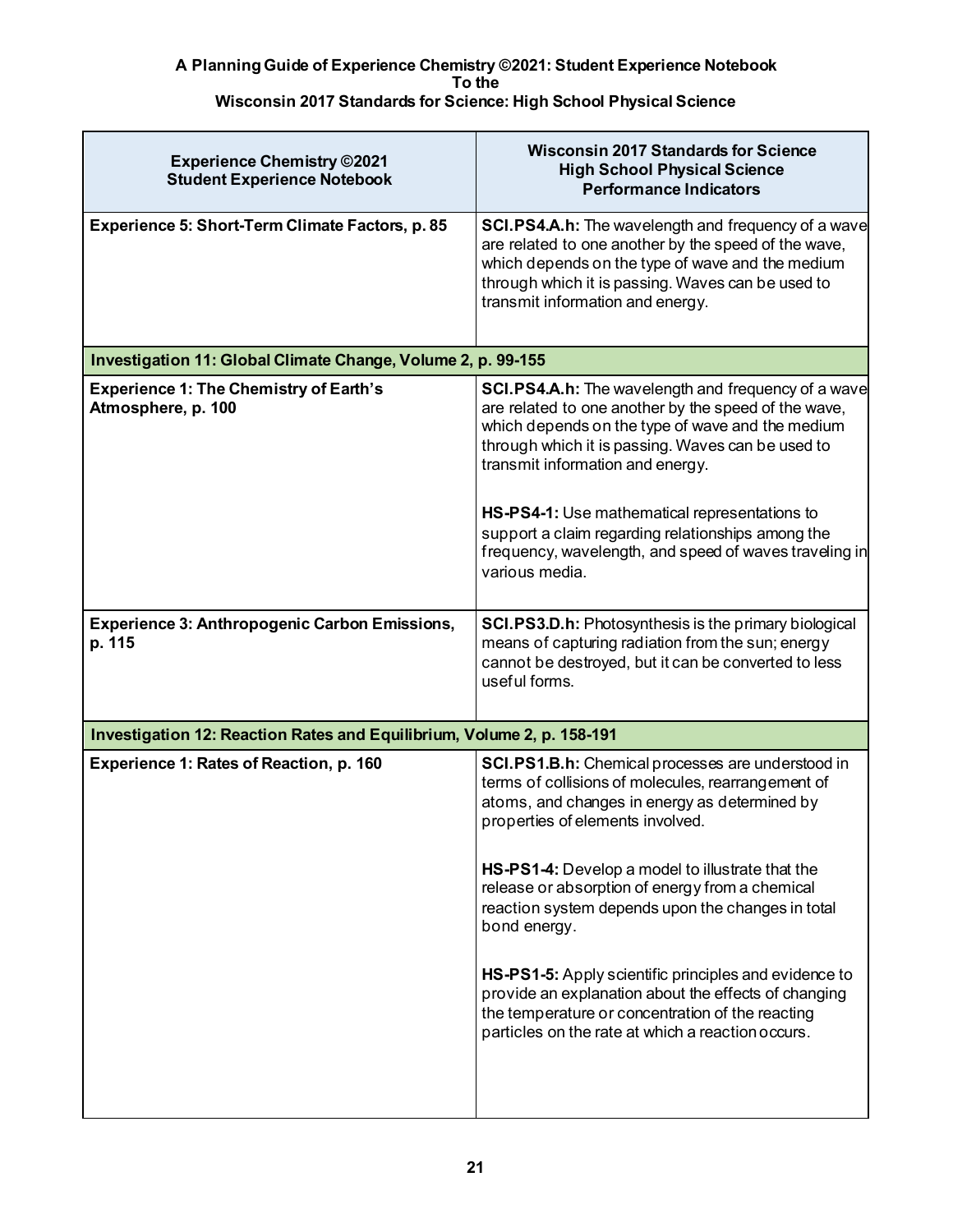| <b>Experience Chemistry ©2021</b><br><b>Student Experience Notebook</b> | <b>Wisconsin 2017 Standards for Science</b><br><b>High School Physical Science</b><br><b>Performance Indicators</b>                                                                                                                                                                                                  |
|-------------------------------------------------------------------------|----------------------------------------------------------------------------------------------------------------------------------------------------------------------------------------------------------------------------------------------------------------------------------------------------------------------|
| <b>Experience 2: The Progress of Chemical</b><br>Reactions, p. 168      | <b>SCI.PS1.B.h:</b> Chemical processes are understood in<br>terms of collisions of molecules, rearrangement of<br>atoms, and changes in energy as determined by<br>properties of elements involved.                                                                                                                  |
|                                                                         | <b>HS-PS1-4:</b> Develop a model to illustrate that the<br>release or absorption of energy from a chemical<br>reaction system depends upon the changes in total<br>bond energy.                                                                                                                                      |
| <b>Experience 3: Reversible Reactions and</b><br>Equilibrium, p. 174    | HS-PS1-5: Apply scientific principles and evidence to<br>provide an explanation about the effects of changing<br>the temperature or concentration of the reacting<br>particles on the rate at which a reaction occurs.                                                                                               |
|                                                                         | HS-PS1-6: Refine the design of a chemical system by<br>specifying a change in conditions that would produce<br>increased amounts of products at equilibrium.                                                                                                                                                         |
|                                                                         | <b>SCI.PS3.A.h:</b> Systems move towards more stable<br>states.                                                                                                                                                                                                                                                      |
| Experience 4: Free Energy and Entropy, p. 181                           | HS-PS1-5: Apply scientific principles and evidence to<br>provide an explanation about the effects of changing<br>the temperature or concentration of the reacting<br>particles on the rate at which a reaction occurs.                                                                                               |
|                                                                         | <b>SCI.PS3.A.h:</b> Systems move towards more stable<br>states.                                                                                                                                                                                                                                                      |
|                                                                         | HS-PS3-4: Plan and conduct an investigation to<br>provide evidence that the transfer of thermal energy<br>when two components of different temperature are<br>combined within a closed system results in a more<br>uniform energy distribution among the components in<br>the system (second law of thermodynamics). |
|                                                                         |                                                                                                                                                                                                                                                                                                                      |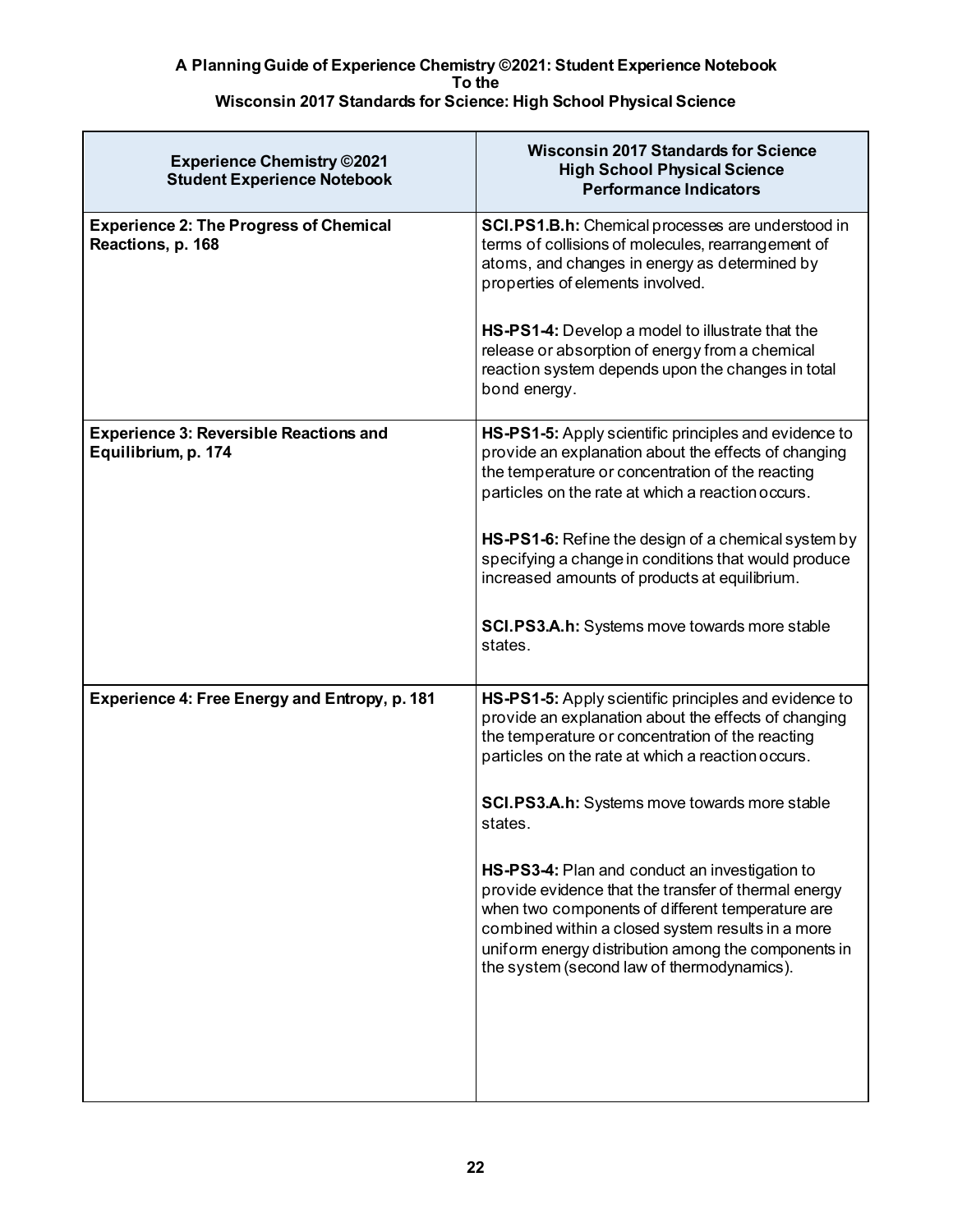| <b>Experience Chemistry ©2021</b><br><b>Student Experience Notebook</b> | <b>Wisconsin 2017 Standards for Science</b><br><b>High School Physical Science</b><br><b>Performance Indicators</b>                                                                                                                                                                                                                                                                                                                                                             |
|-------------------------------------------------------------------------|---------------------------------------------------------------------------------------------------------------------------------------------------------------------------------------------------------------------------------------------------------------------------------------------------------------------------------------------------------------------------------------------------------------------------------------------------------------------------------|
| Investigation 13: Acid-Base Equilibria, Volume 2, p. 192-227            |                                                                                                                                                                                                                                                                                                                                                                                                                                                                                 |
| Experience 1: Acids, Bases, and Salts, p. 194                           | SCI.PS1.A.h: The sub-atomic structural model and<br>interactions between electric charges at the atomic<br>scale can be used to explain the structure and<br>interactions of matter, including chemical reactions and<br>nuclear processes. Repeating patterns of the periodic<br>table reflect patterns of outer electrons. A stable<br>molecule has less energy than the same set of atoms<br>separated; one must provide at least this energy to take<br>the molecule apart. |
|                                                                         | HS-PS1-2: Construct and revise an explanation for the<br>outcome of a simple chemical reaction based on the<br>outermost electron states of atoms, trends in the<br>periodic table, and knowledge of the patterns of<br>chemical properties.                                                                                                                                                                                                                                    |
| <b>Experience 2: Strong and Weak Acids and Bases,</b><br>p. 203         | SCI.PS1.A.h: The sub-atomic structural model and<br>interactions between electric charges at the atomic<br>scale can be used to explain the structure and<br>interactions of matter, including chemical reactions and<br>nuclear processes. Repeating patterns of the periodic<br>table reflect patterns of outer electrons. A stable<br>molecule has less energy than the same set of atoms<br>separated; one must provide at least this energy to take<br>the molecule apart. |
| Experience 3: Reactions of Acids and Bases, p.<br>212                   | HS-PS1-7. Use mathematical representations to<br>support the claim that atoms, and therefore mass, are<br>conserved during a chemical reaction.                                                                                                                                                                                                                                                                                                                                 |
| Experience 4: Buffers and Equilibria, p. 222                            | HS-PS1-6: Refine the design of a chemical system by<br>specifying a change in conditions that would produce<br>increased amounts of products at equilibrium.                                                                                                                                                                                                                                                                                                                    |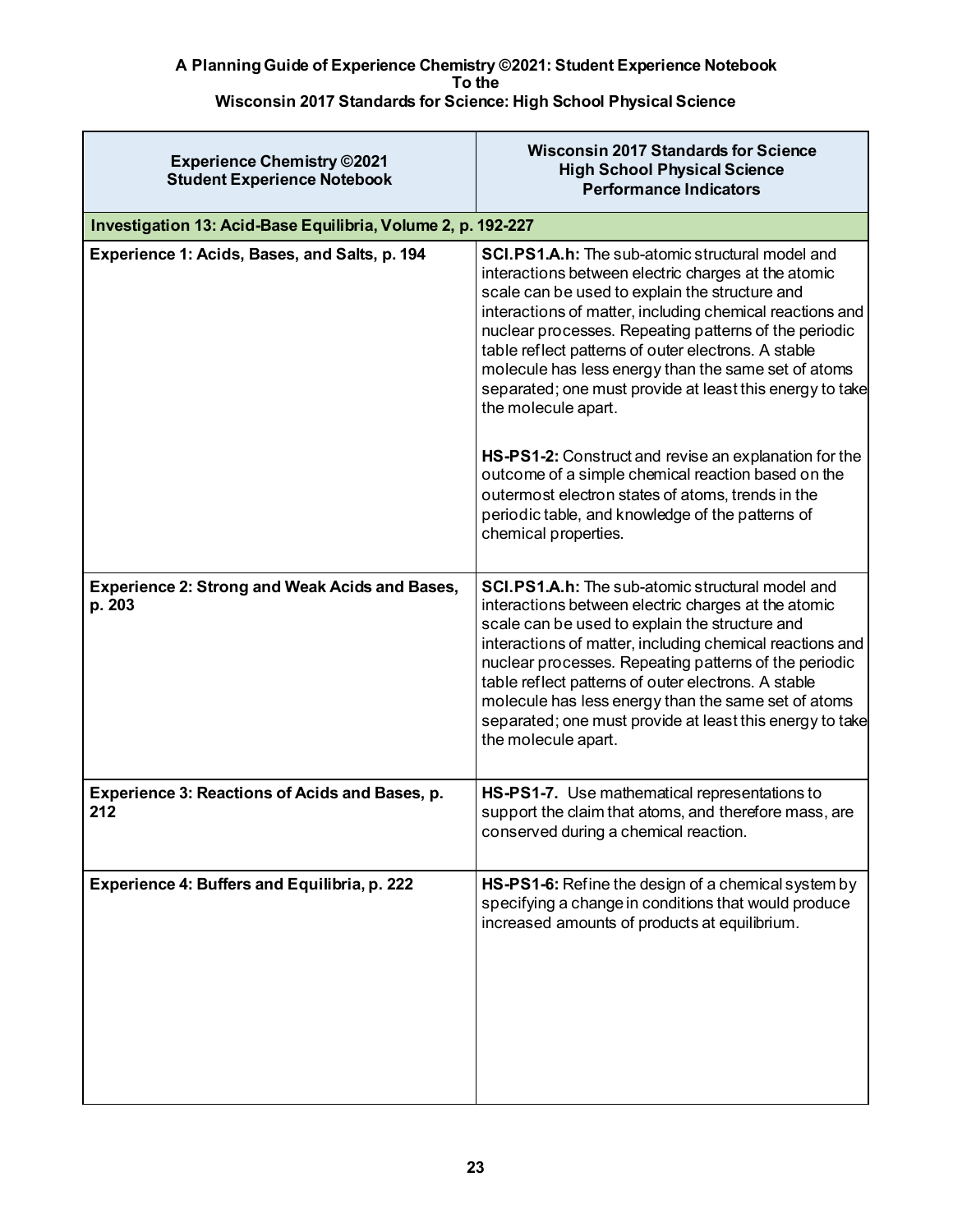| <b>Experience Chemistry ©2021</b><br><b>Student Experience Notebook</b> | <b>Wisconsin 2017 Standards for Science</b><br><b>High School Physical Science</b><br><b>Performance Indicators</b>                                                                                                                                                                                                                                    |
|-------------------------------------------------------------------------|--------------------------------------------------------------------------------------------------------------------------------------------------------------------------------------------------------------------------------------------------------------------------------------------------------------------------------------------------------|
| Investigation 14: Ocean Acidification, Volume 2, p. 228-271             |                                                                                                                                                                                                                                                                                                                                                        |
| Experience 1: Ocean pH Levels, p. 230                                   | HS-PS1-6: Refine the design of a chemical system by<br>specifying a change in conditions that would produce<br>increased amounts of products at equilibrium.                                                                                                                                                                                           |
| Experience 2: Earth's Oceans as a Carbon Sink, p.<br>238                | HS-PS1-5: Apply scientific principles and evidence to<br>provide an explanation about the effects of changing<br>the temperature or concentration of the reacting<br>particles on the rate at which a reaction occurs.                                                                                                                                 |
| <b>Experience 4: Consequences of Ocean</b><br>Acidification, p. 260     | <b>SCI.PS3.A.h:</b> Systems move towards more stable<br>states.                                                                                                                                                                                                                                                                                        |
| Investigation 15: Oxidation-Reduction Reactions, Volume 2, p. 274-309   |                                                                                                                                                                                                                                                                                                                                                        |
| Experience 1: Oxidation vs. Reduction, p. 276                           | HS-PS1-2: Construct and revise an explanation for<br>the outcome of a simple chemical reaction based on<br>the outermost electron states of atoms, trends in the<br>periodic table, and knowledge of the patterns of<br>chemical properties.                                                                                                           |
| Experience 2: Modeling Redox Reactions, p. 288                          | HS-PS1-2: Construct and revise an explanation for<br>the outcome of a simple chemical reaction based on<br>the outermost electron states of atoms, trends in the<br>periodic table, and knowledge of the patterns of<br>chemical properties.<br>HS-PS1-7. Use mathematical representations to<br>support the claim that atoms, and therefore mass, are |
|                                                                         | conserved during a chemical reaction.                                                                                                                                                                                                                                                                                                                  |
| Experience 3: Electrochemical Cells, p. 297                             | HS-PS1-2: Construct and revise an explanation for<br>the outcome of a simple chemical reaction based on<br>the outermost electron states of atoms, trends in the<br>periodic table, and knowledge of the patterns of<br>chemical properties.<br>HS-PS1-7: Use mathematical representations to<br>support the claim that atoms, and therefore mass, are |
|                                                                         | conserved during a chemical reaction.                                                                                                                                                                                                                                                                                                                  |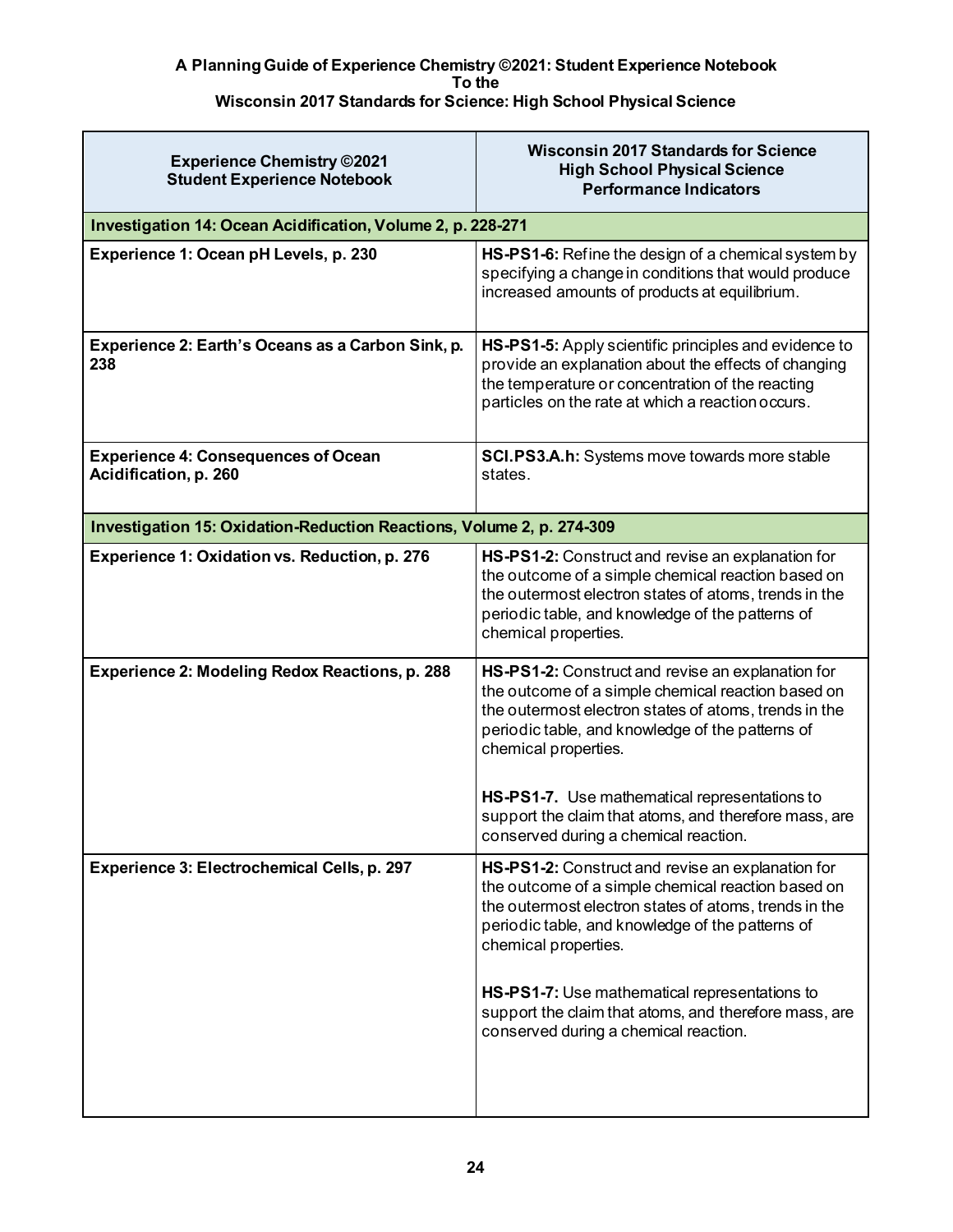| <b>Experience Chemistry ©2021</b><br><b>Student Experience Notebook</b> | <b>Wisconsin 2017 Standards for Science</b><br><b>High School Physical Science</b><br><b>Performance Indicators</b>                                                                                                                                                                                                                                                                                                                                                                                                                                                                                                                                                             |
|-------------------------------------------------------------------------|---------------------------------------------------------------------------------------------------------------------------------------------------------------------------------------------------------------------------------------------------------------------------------------------------------------------------------------------------------------------------------------------------------------------------------------------------------------------------------------------------------------------------------------------------------------------------------------------------------------------------------------------------------------------------------|
| <b>Experience 3 continued:</b>                                          | <b>Continued:</b><br>HS-PS2-4: Use mathematical representations<br>(qualitative and quantitative) of Newton's law of<br>gravitation and Coulomb's law to describe and predict<br>the gravitational and electrostatic forces between<br>objects.                                                                                                                                                                                                                                                                                                                                                                                                                                 |
|                                                                         | <b>SCI.PS3.B.h:</b> The total energy within a system is<br>conserved. Energy transfer within and between<br>systems can be described and predicted in terms of<br>energy associated with the motion or configuration of<br>particles (objects).                                                                                                                                                                                                                                                                                                                                                                                                                                 |
| Investigation 16: Organic Chemistry, Volume 2, p. 310-355               |                                                                                                                                                                                                                                                                                                                                                                                                                                                                                                                                                                                                                                                                                 |
| Experience 1: Hydrocarbons, p. 312                                      | SCI.PS1.A.h: The sub-atomic structural model and<br>interactions between electric charges at the atomic<br>scale can be used to explain the structure and<br>interactions of matter, including chemical reactions and<br>nuclear processes. Repeating patterns of the periodic<br>table reflect patterns of outer electrons. A stable<br>molecule has less energy than the same set of atoms<br>separated; one must provide at least this energy to take<br>the molecule apart.<br>SCI.PS1.B.h: Chemical processes are understood in<br>terms of collisions of molecules, rearrangement of<br>atoms, and changes in energy as determined by<br>properties of elements involved. |
| Experience 2: Functional Groups and Polymers, p.<br>327                 | <b>SCI.PS1.A.h:</b> The sub-atomic structural model and<br>interactions between electric charges at the atomic<br>scale can be used to explain the structure and<br>interactions of matter, including chemical reactions and<br>nuclear processes. Repeating patterns of the periodic<br>table reflect patterns of outer electrons. A stable<br>molecule has less energy than the same set of atoms<br>separated; one must provide at least this energy to take<br>the molecule apart.<br>HS-PS2-6: Communicate scientific and technical<br>information about why the molecular-level structure is<br>important in the functioning of designed materials.                       |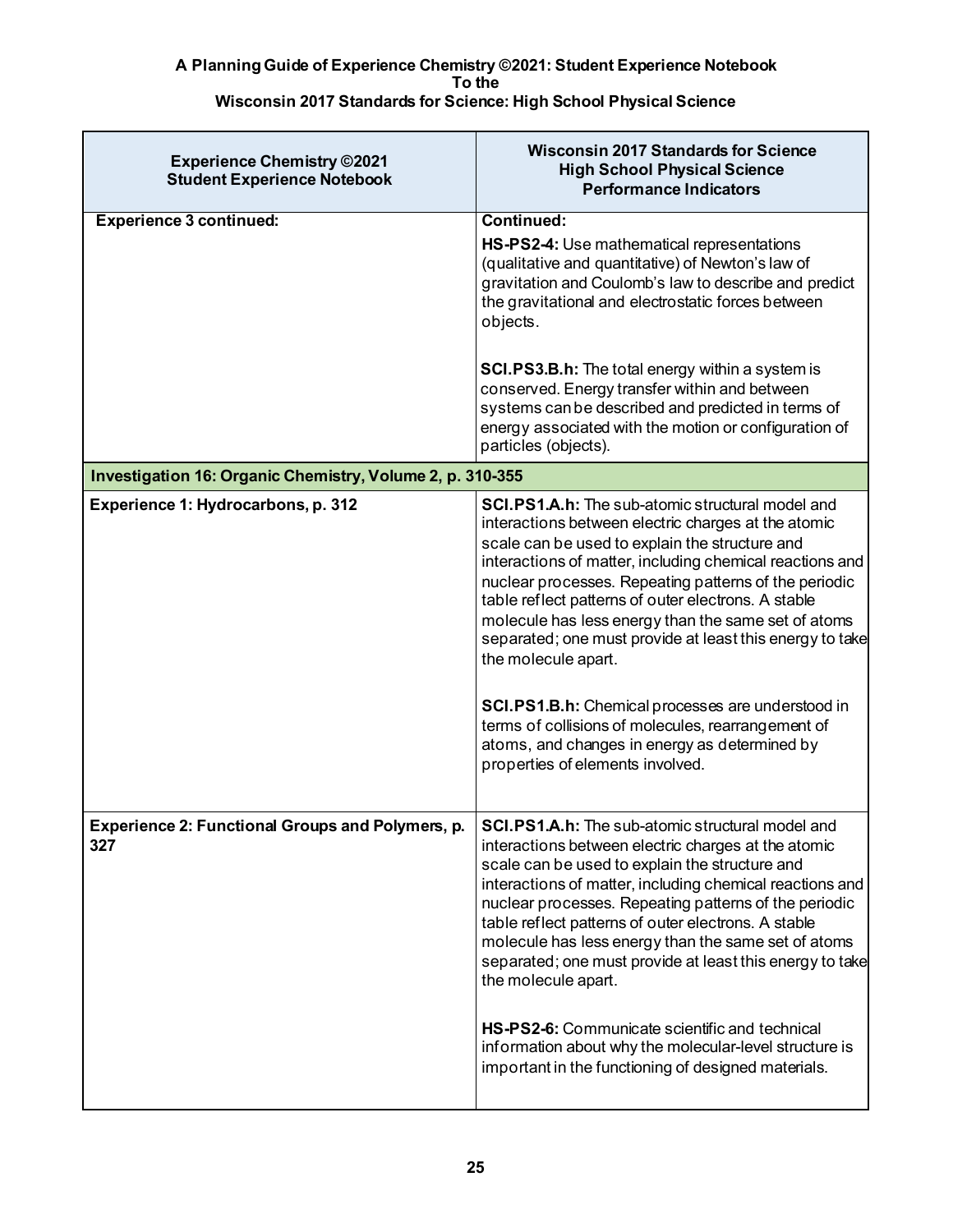| <b>Experience Chemistry ©2021</b><br><b>Student Experience Notebook</b> | <b>Wisconsin 2017 Standards for Science</b><br><b>High School Physical Science</b><br><b>Performance Indicators</b>                                                                                                                                                                                                                                                                                                                                                                    |
|-------------------------------------------------------------------------|----------------------------------------------------------------------------------------------------------------------------------------------------------------------------------------------------------------------------------------------------------------------------------------------------------------------------------------------------------------------------------------------------------------------------------------------------------------------------------------|
| Experience 3: Chemistry of Life, p. 340                                 | <b>SCI.PS1.A.h:</b> The sub-atomic structural model and<br>interactions between electric charges at the atomic<br>scale can be used to explain the structure and<br>interactions of matter, including chemical reactions and<br>nuclear processes. Repeating patterns of the periodic<br>table reflect patterns of outer electrons. A stable<br>molecule has less energy than the same set of atoms<br>separated; one must provide at least this energy to take<br>the molecule apart. |
|                                                                         | <b>SCI.PS1.B.h:</b> Chemical processes are understood in<br>terms of collisions of molecules, rearrangement of<br>atoms, and changes in energy as determined by<br>properties of elements involved.                                                                                                                                                                                                                                                                                    |
|                                                                         | HS-PS1-2: Construct and revise an explanation for the<br>outcome of a simple chemical reaction based on the<br>outermost electron states of atoms, trends in the<br>periodic table, and knowledge of the patterns of<br>chemical properties.                                                                                                                                                                                                                                           |
|                                                                         | HS-PS3-1: Create a computational model to calculate<br>the change in the energy of one component in a system<br>when the change in energy of the other components:<br>and energy flows in and out of the system are known.                                                                                                                                                                                                                                                             |
| Investigation 17: Nuclear Processes, Volume 2, p. 356-401               |                                                                                                                                                                                                                                                                                                                                                                                                                                                                                        |
| <b>Experience 1: Radioactivity and Half-Lives, p. 358</b>               | SCI.PS1.C.h: Nuclear processes, including fusion,<br>fission, and radioactive decays of unstable nuclei,<br>involve release or absorption of energy.                                                                                                                                                                                                                                                                                                                                   |
|                                                                         | HS-PS1-8: Develop models to illustrate the changes<br>in the composition of the nucleus of the atom and the<br>energy released during the processes of fission,<br>fusion, and radioactive decay.                                                                                                                                                                                                                                                                                      |
|                                                                         | HS-PS4-1. Use mathematical representations to<br>support a claim regarding relationships among the<br>frequency, wavelength, and speed of waves traveling<br>in various media.                                                                                                                                                                                                                                                                                                         |
|                                                                         |                                                                                                                                                                                                                                                                                                                                                                                                                                                                                        |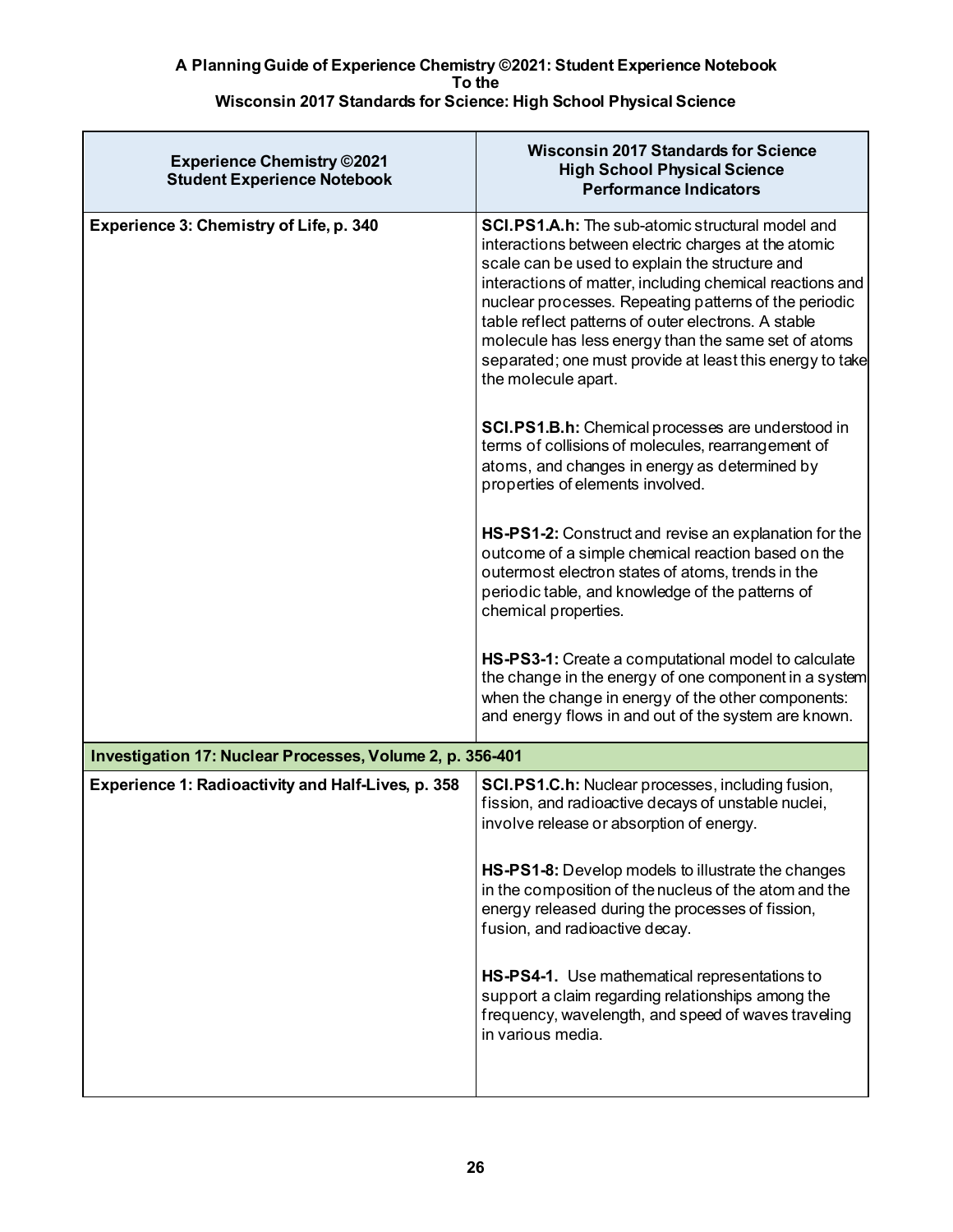| <b>Experience Chemistry ©2021</b><br><b>Student Experience Notebook</b>  | <b>Wisconsin 2017 Standards for Science</b><br><b>High School Physical Science</b><br><b>Performance Indicators</b>                                                                                                                                   |
|--------------------------------------------------------------------------|-------------------------------------------------------------------------------------------------------------------------------------------------------------------------------------------------------------------------------------------------------|
| Experience 2: Fission and Fusion, p. 373                                 | SCI.PS1.C.h: Nuclear processes, including fusion,<br>fission, and radioactive decays of unstable nuclei,<br>involve release or absorption of energy.                                                                                                  |
|                                                                          | HS-PS1-8: Develop models to illustrate the changes<br>in the composition of the nucleus of the atom and the<br>energy released during the processes of fission,<br>fusion, and radioactive decay.                                                     |
| Experience 3: Nuclear Technologies, p. 387                               | SCI.PS1.C.h: Nuclear processes, including fusion,<br>fission, and radioactive decays of unstable nuclei,<br>involve release or absorption of energy.                                                                                                  |
|                                                                          | HS-PS4-1. Use mathematical representations to<br>support a claim regarding relationships among the<br>frequency, wavelength, and speed of waves traveling<br>in various media.                                                                        |
|                                                                          | HS-PS4-4: Evaluate the validity and reliability of<br>claims in published materials of the effects that<br>different frequencies of electromagnetic radiation<br>have when absorbed by matter.                                                        |
|                                                                          | <b>HS-PS4-5:</b> Communicate technical information about<br>how some technological devices use the principles of<br>wave behavior and wave interactions with matter to<br>transmit and capture information and energy.                                |
| Investigation 18: Green Chemistry, Volume 2, p. 402-439                  |                                                                                                                                                                                                                                                       |
| <b>Experience 1: Industrial Chemicals and the</b><br>Environment, p. 404 | SCI.PS1.B.h: Chemical processes are understood in<br>terms of collisions of molecules, rearrangement of<br>atoms, and changes in energy as determined by<br>properties of elements involved.<br>HS-PS1-5: Apply scientific principles and evidence to |
|                                                                          | provide an explanation about the effects of changing<br>the temperature or concentration of the reacting<br>particles on the rate at which a reaction occurs.                                                                                         |